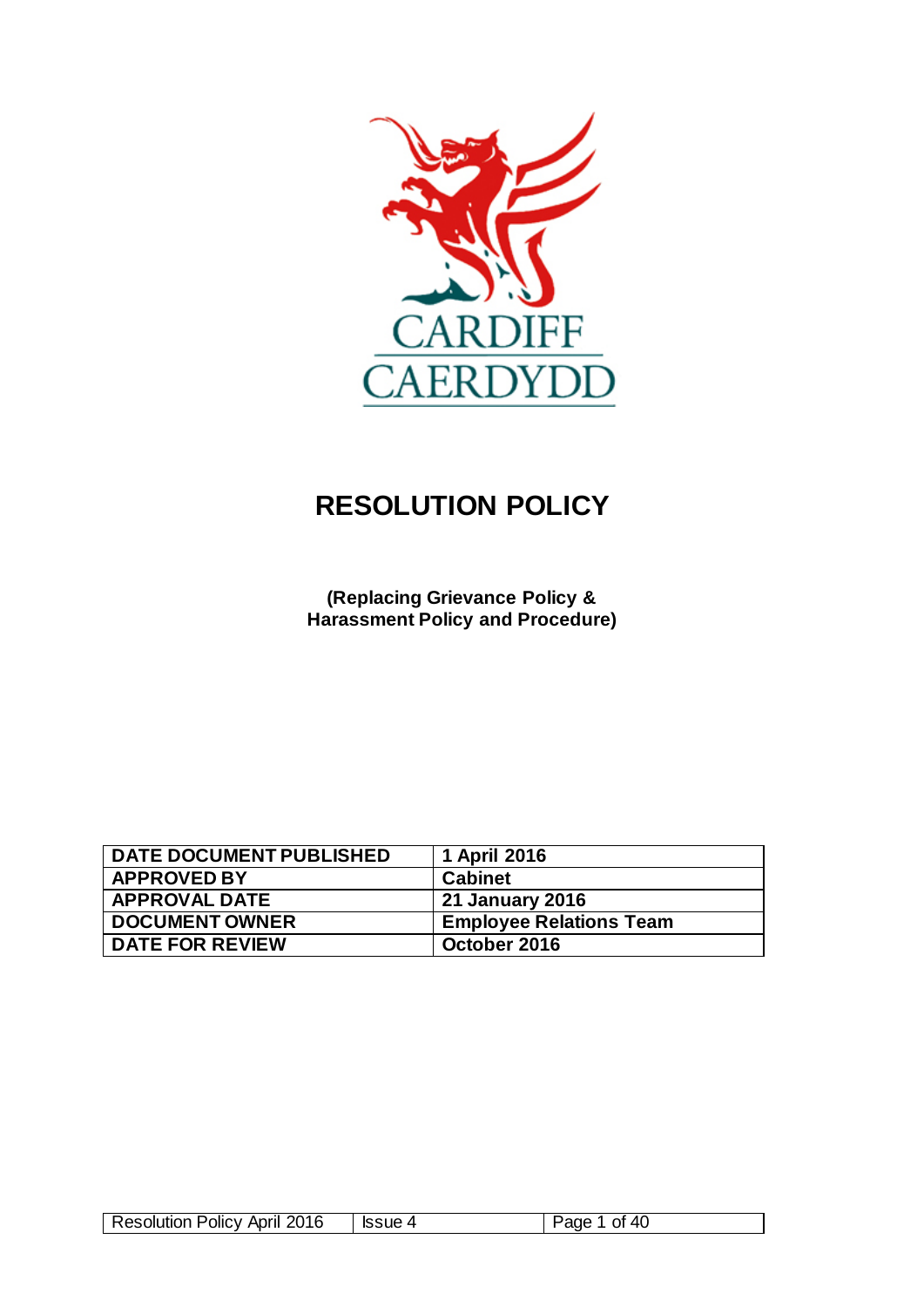# **CONTENTS**

| <b>SECTION</b>                                                                                                                                                                                                                                                                                                                                                                                                                | <b>CONTENT</b>                                                                                                                                                                                           |                                                                                                                       |  |  |
|-------------------------------------------------------------------------------------------------------------------------------------------------------------------------------------------------------------------------------------------------------------------------------------------------------------------------------------------------------------------------------------------------------------------------------|----------------------------------------------------------------------------------------------------------------------------------------------------------------------------------------------------------|-----------------------------------------------------------------------------------------------------------------------|--|--|
| 1                                                                                                                                                                                                                                                                                                                                                                                                                             | <b>Introduction</b><br><b>Policy Statement</b><br>Aims and Objectives<br>Scope of the policy<br>Awareness<br><b>Key Principles</b>                                                                       |                                                                                                                       |  |  |
| $\boldsymbol{2}$                                                                                                                                                                                                                                                                                                                                                                                                              | <b>Roles and Responsibilities</b><br>Employee<br>Manager<br><b>HR People Services</b><br><b>Mediation Service</b><br><b>Trade Union representatives</b>                                                  | 8<br> a  9  9  9  0                                                                                                   |  |  |
| 3                                                                                                                                                                                                                                                                                                                                                                                                                             | <b>Resolution Process</b><br>Approaches to Resolution<br><b>Process Map</b>                                                                                                                              | $\frac{11}{11}$ $\frac{11}{12}$                                                                                       |  |  |
| <b>Informal Resolution Procedure</b><br>4<br>Early Resolution - Employee Led<br>Informal Resolution Meeting<br><b>Mediation Service</b><br>Flowchart for mediation<br>The value of Mediation<br>What is mediation?<br>When is mediation appropriate?<br>When is mediation not appropriate?<br>Support during mediation<br>How to make a referral for mediation<br><b>Stages of Mediation</b><br>What happens after mediation? |                                                                                                                                                                                                          | $\frac{13}{13}$ $\frac{13}{14}$<br>$\frac{16}{17}$<br>$\frac{17}{18}$ $\frac{18}{18}$ $\frac{19}{19}$ $\frac{19}{20}$ |  |  |
| 5<br>Resolution Policy April 2016                                                                                                                                                                                                                                                                                                                                                                                             | <b>Formal Resolution Procedure</b><br><b>Formal Resolution Meeting</b><br><b>Format of Resolution Meeting</b><br>Outcome<br>Appeal<br><b>Appeal Resolution Meeting</b><br>Page 2 of 40<br><b>Issue 1</b> | $\frac{21}{21}$ $\frac{21}{23}$ $\frac{23}{23}$                                                                       |  |  |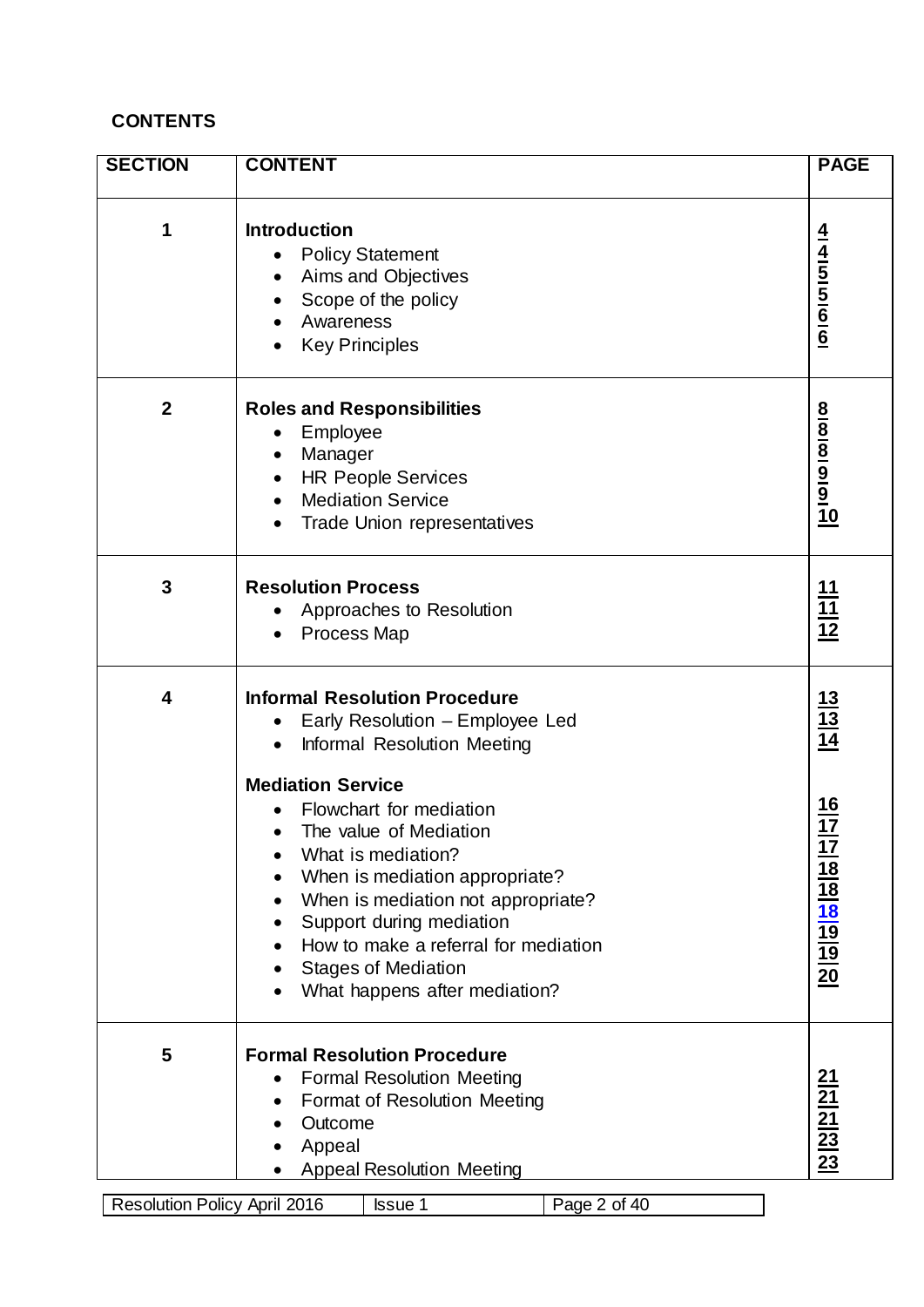|                   | • Format of Meeting<br><b>Communication of Appeal Decision</b>             |           |
|-------------------|----------------------------------------------------------------------------|-----------|
| 6                 | Unacceptable Behaviour by service users/contractors in<br>service delivery | 25        |
| 7                 | <b>Additional Guidance</b>                                                 | 26        |
|                   | <b>APPENDICES</b>                                                          |           |
| <b>APPENDIX1</b>  | <b>Definitions</b>                                                         | <u>27</u> |
| <b>APPENDIX 2</b> | <b>Formal Resolution Application (RS1)</b>                                 |           |
| <b>APPENDIX 3</b> | <b>Formal Resolution Appeal (RSA)</b>                                      | 33        |
| <b>APPENDIX 4</b> | <b>Standard Letters</b>                                                    | 35        |

Under the Welsh Language Standards, employees have the right to make complaints, and respond to complaints or allegations made against them via the disciplinary process in Welsh. The Council will ensure that correspondence, documents and any associated proceedings, meetings and outcomes will be made available in Welsh. We will provide a simultaneous translation service from Welsh to English for associated meetings unless they are conducted in Welsh without translation services.

Dan Safonau'r Gymraeg, mae gan gyflogeion hawl i wneud cwynion, ac ymateb i gwynion neu gyhuddiadau a wnaed yn eu herbyn drwy'r broses ddisgyblu yn Gymraeg. Bydd y Cyngor yn sicrhau bod gohebiaeth, dogfennau ac unrhyw gamau cysylltiedig, cyfarfodydd a chanlyniadau ar gael yn Gymraeg. Byddwn yn cynnig gwasanaeth cyfieithu ar y pryd o'r Gymraeg i'r Saesneg ar gyfer cyfarfodydd perthnasol oni chânt eu cynnal yn Gymraeg heb fod angen gwasanaeth cyfieithu.

| Resolution Policy April 2016 | <b>Issue</b> | Page 3 of 40 |
|------------------------------|--------------|--------------|
|------------------------------|--------------|--------------|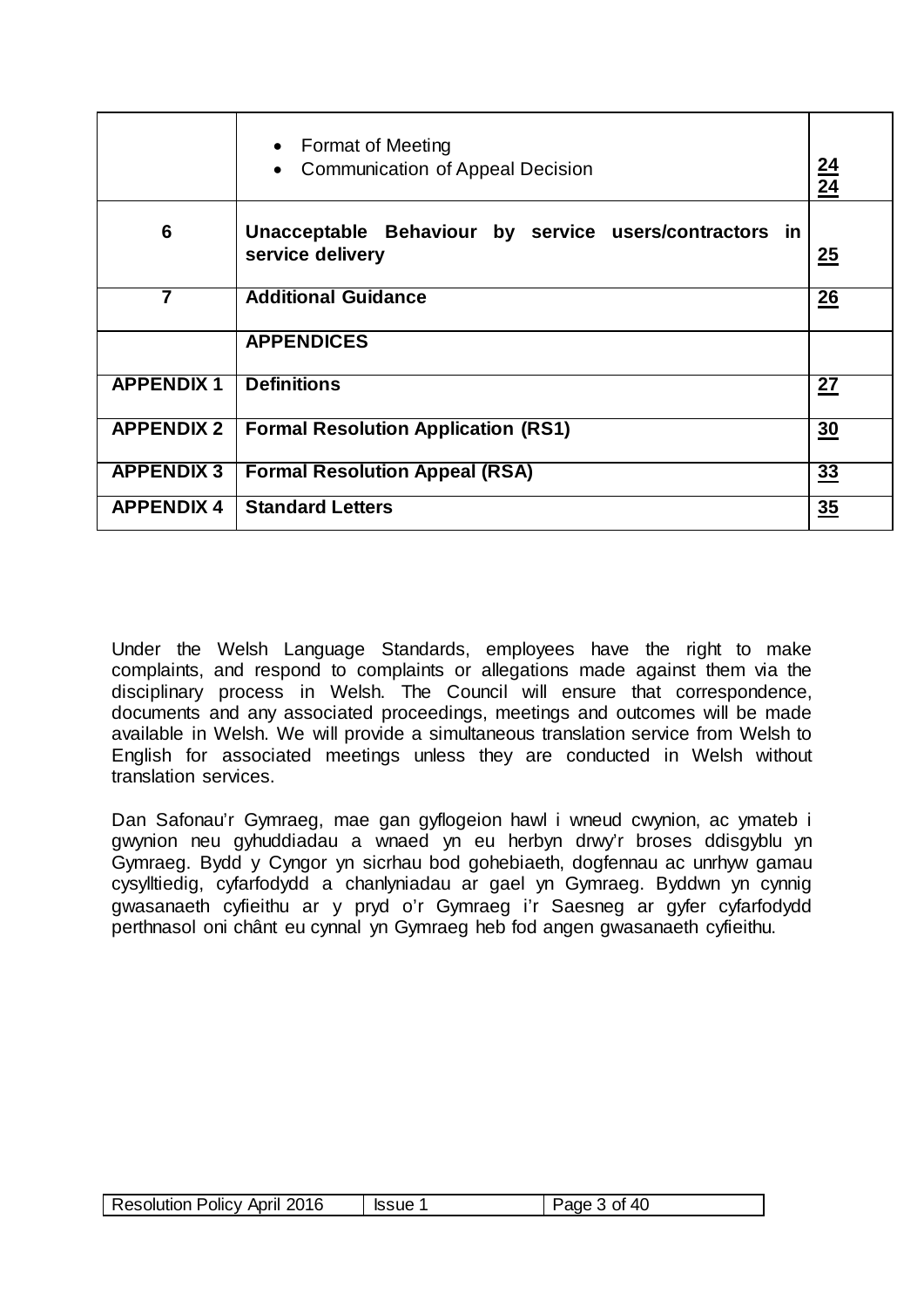#### **SECTION 1 – INTRODUCTION**

#### <span id="page-3-0"></span>**POLICY STATEMENT**

- 1.1 This Resolution Policy provides an opportunity to link dispute resolution to the Council's values and vision. It replaces the Council's Grievance and Harassment Policies and Procedures, offering a new name and a new focus.
- 1.2 The City of Cardiff Council, like many organisations, has a workforce which is made up of people from increasingly diverse backgrounds, with differing opinions, values and expectations about work. The Council recognises that from time to time, employees may have problems, concerns or complaints about aspects of their employment, e.g. working conditions or working relationships with colleagues, which they wish to raise and have resolved.
- 1.3 It also recognises that it has a responsibility to deal with any such concern raised in a timely manner to maintain discipline, good order, motivation and morale amongst employees in the interests of effective service delivery, to reduce the risk of time consuming formal proceedings and associated sickness absence costs.
- 1.4 The foundation of all forms of **acceptable behaviour** at work is the respect in which we hold every individual working within the Council, and the value we place on their individual contribution to our common purpose. Every individual is entitled to fair and equitable treatment and the Council is committed to providing a caring and supportive working environment which is free from all forms of harassment, discrimination, bullying and intimidation (hereinafter referred to as **unacceptable behaviour**). The trade unions are also fully committed to taking a major role in preventing all forms of unacceptable behaviour at work (*[Appendix 1](#page-26-0)*).
- 1.5 This statement of policy underpins a commitment to developing a culture of personal and managerial integrity and professionalism, in which dignity, courtesy and respect are valued, and unacceptable behaviour is identified and dealt with quickly, fairly and sensitively.
- 1.6 It offers a collaborative approach that balances the rights of individuals with their interests and needs. In doing so, it brings the core principles of mediation to the forefront and encourages constructive resolution and positive working relationships. By making mediation available at each stage (even where cases may be escalated to formal actions) greater flexibility is offered to all parties.
- 1.7 This policy and procedure, is consistent with the principles outlined in the [ACAS Code of Practice on Discipline and Grievance Procedures.](http://www.acas.org.uk/index.aspx?articleid=2174)

| <b>Resolution Policy April 2016</b> | <b>Issue</b> | 4 of 40<br>Page |
|-------------------------------------|--------------|-----------------|
|-------------------------------------|--------------|-----------------|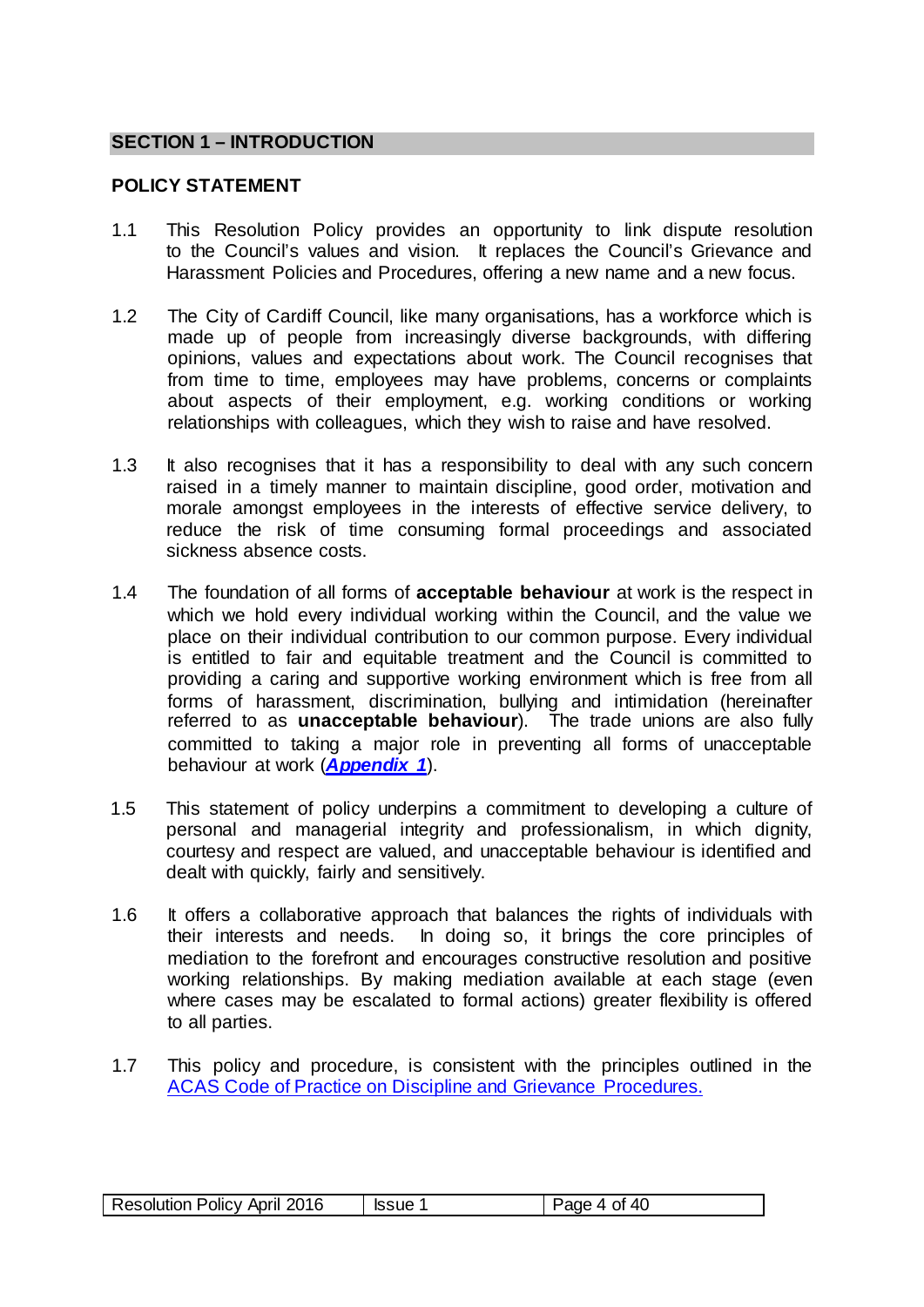# <span id="page-4-0"></span>**AIMS AND OBJECTIVES**

The aims of this policy are to:

- 1.8 Enable a transition in the organisation from a grievance culture to one that is focussed on innovation - a resolution culture.
- 1.9 Demonstrate a commitment to positively resolving conflict and taking concerns seriously by confronting the conflict, but not in a way that leads people to defensive positions.
- 1.10 Encourage free communication between employees and their respective managers to secure constructive and lasting solutions to workplace concerns, quickly and informally, to the satisfaction of all parties involved. This will increase the levels of staff morale, commitment and productivity.
- 1.11 Help reduce levels of formal procedures, where appropriate, and absences due to stress or stress related illnesses.
- 1.12 Ensure that managers, employees and their companions are aware of their rights, responsibilities and obligations within the resolution process.
- 1.13 A companion is defined as "*an employee of the Council, a trade union representative or an official employed by a trade union*".

# **SCOPE OF THE POLICY**

- 1.14 The Policy applies to **all** current employees of the Council with the exception of school based employees. The policy does not apply to agency workers, volunteers or those engaged by the Council on Contracts for Service. It aims to provide a single framework for the resolution of individual as well as collective concerns about any aspect of their employment with the Council without fear of reprisal and/or recrimination.
- 1.15 Application of this policy is suitable for concerns or disagreements between all work colleagues within or between teams and Directorates, between managers and members of their team, or actions/inactions of the employer.
- 1.16 This policy also covers **unacceptable behaviour** in any situation, as the result of which an employee's employment with the Council may be affected. It is not confined **to unacceptable behaviour** occurring in the workplace or during working hours, but extends to situations that occur outside the working environment which arise out of, or may affect, the working relationship between employees and the Council as the employer.
- 1.17 Employees cannot use this Policy and Procedure if the nature of the concern relates directly to their substantive grade (refer to *[Regrading Policy](http://edrms/sites/HR/Documents/Regrading%20Policy%20and%20Procedure%20-%20Issue%202%20-%20Sept%2014.pdf)*) or constitutes an appeal against disciplinary decisions taken against them (refer to *[Disciplinary Policy](http://edrms.cardiff.gov.uk/sites/HR/Documents/Disciplinary%20Policy.pdf)*).

| <b>Resolution Policy April 2016</b> | Issue | Page 5 of 40 |
|-------------------------------------|-------|--------------|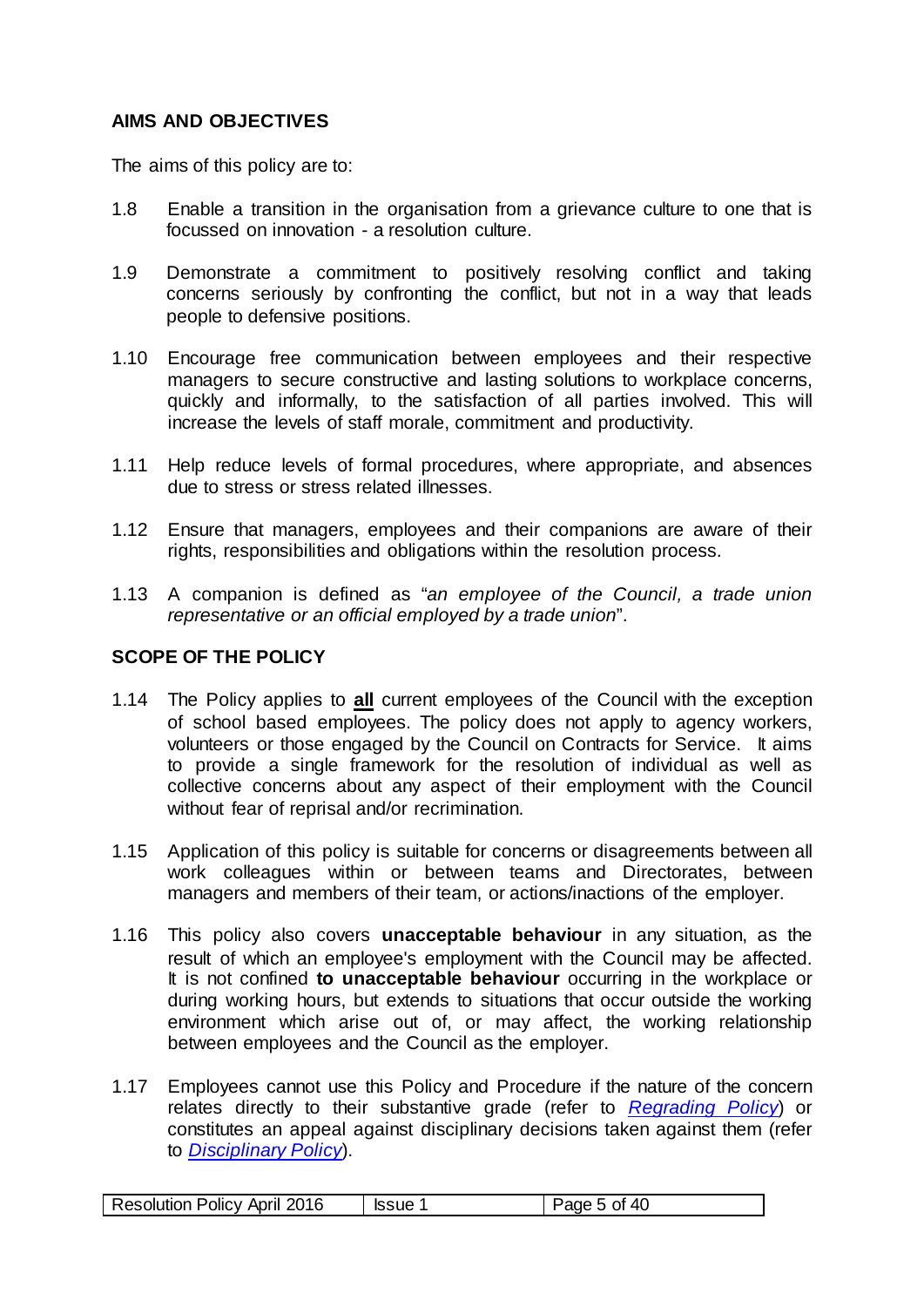#### <span id="page-5-0"></span>**AWARENESS**

- 1.18 This Policy will be brought to the attention of all employees. The Council has a duty of care to its employees, and service users, and is legally responsible for ensuring that the behaviour and conduct of employees in the course of their employment is acceptable.
- 1.19 The Council acknowledges that the decision to raise a concern will normally rest with the employee. The Council has a duty of care, and management has the right to initiate a preliminary assessment, if they have concerns with regards to an employee's conduct, even if a concern has not been raised.
- 1.20 Failure to recognise or investigate incidents of unacceptable behaviour does not excuse the Council from liability and could have serious legal consequences under health and safety and employment legislation. Therefore officers **must** adhere to all aspects of this policy to limit the potential risk of a legal challenge.
- 1.21 All employees have a duty to comply with this policy and to be aware of their personal obligations by eliminating all forms of unacceptable behaviour.

#### **KEY PRINCIPLES**

- 1.22 At all stages of the Resolution Procedures, including the informal procedure, employees will be given the opportunity to be represented by a maximum of 2 companions (with the exception of a mediation meeting). Where there are 2 companions, one must take the role of an Observer (refer to *[Disciplinary](http://edrms.cardiff.gov.uk/sites/HR/Documents/Disciplinary%20Policy%20-%20A%20Hearing%20Chair%E2%80%99s%20Guide.pdf)  [Procedures: A Hearing Chair's Guide](http://edrms.cardiff.gov.uk/sites/HR/Documents/Disciplinary%20Policy%20-%20A%20Hearing%20Chair%E2%80%99s%20Guide.pdf) page 7*)
- 1.23 When concerns or complaints arise, they will be resolved through informal procedures wherever possible.
- 1.24 The Council recognises that the offence may not be intentional. An individual may be subject to unacceptable behaviour, and the person causing the alleged distress may be unaware that their behaviour is offensive or causing a problem.
- 1.25 Differences in culture, attitude and experience or the misinterpretation of social signals can result in differences in perception, and what may be perceived as unacceptable to one person may be perceived by others as normal social behaviour.
- 1.26 An employee will not prejudice their employment, opportunities for progression, promotion or training within the Council by making a complaint of unacceptable behaviour, when it is made in good faith, or by any subsequent investigation.
- 1.27 Where more than one employee has the same concern, then the procedure should be applied on a group basis, where agreed by a group of employees

| <b>Resolution Policy April 2016</b> | <b>Issue</b> | 6 of 40<br>Page 6. |
|-------------------------------------|--------------|--------------------|
|-------------------------------------|--------------|--------------------|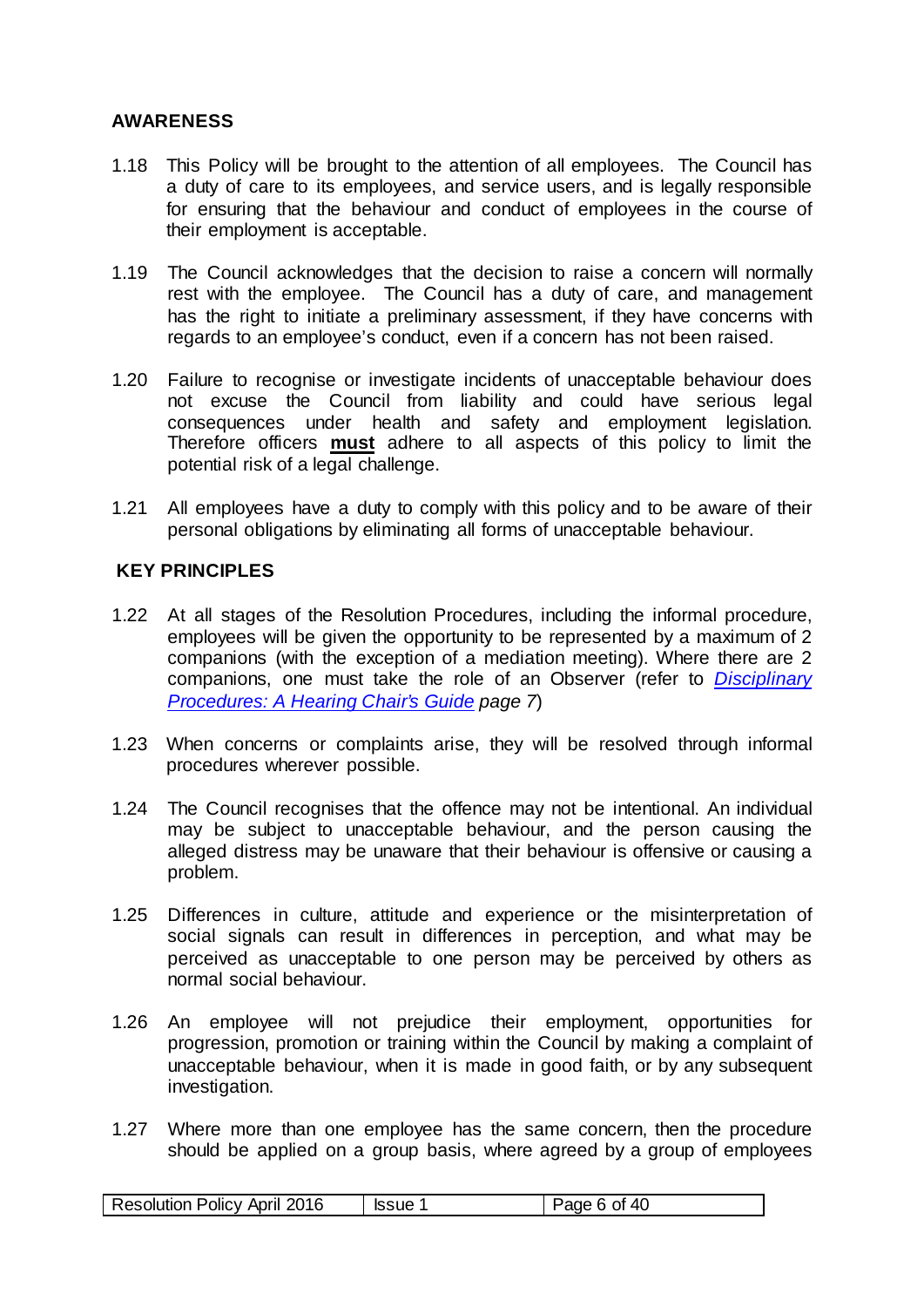(collective concern). A group concern will be subject to one procedure and will be treated as a single application albeit from a group of employees.

- 1.28 Records should be kept of each stage of the procedure and checked for accuracy by all parties. Employees should be given copies of any resolution meeting records including any formal minutes. In certain circumstances the Council may withhold some information, for example to protect a witness. All such records will be regarded as confidential and retained in accordance with the provisions of the [Data Protection Act 1998.](http://www.legislation.gov.uk/ukpga/1998/29/contents)
- 1.29 The Council undertakes to observe and maintain confidentiality wherever possible in dealing with cases of alleged unacceptable behaviour. In this context, confidentiality means that information will be disclosed only on a "*need to know basis*"
- 1.30 All parties will endeavour to deal with concerns as quickly as possible and within the timescales stated. Should it be necessary, the time limits can be extended or modified with the agreement of all the parties.
- 1.31 Where an employee formally raises a concern or complaint under this policy during a disciplinary process, the disciplinary process may be temporarily suspended in order to deal with the concern. However, where the concern and the disciplinary matters are related it may be appropriate to deal with both concurrently if directly relevant to the outcome of the disciplinary hearing. Where this situation arises, a decision taken by the Directorate Manager will be communicated to the relevant parties, following advice from HR People Services. If the disciplinary case is a matter of fraud, bribery or financial impropriety then the decision will be taken by the Audit Manager.
- 1.32 Where a concern relates to a difference in the interpretation and/or application of a particular Council policy, procedure or agreement, consideration of the matter may be adjourned with the consent of all the parties to enable appropriate advice and guidance to be sought. When this has been received, consideration of the concern will be resumed at the point at which it was adjourned.
- 1.33 The Council reserves the right to deal with any unusual or urgent concern outside the normal Resolution Procedure in exceptional circumstances, but will only exercise that right following consultation with all parties.
- 1.34 Employees have the right of appeal against the formal resolution decision.
- 1.35 The Council recognises the possibility that concerns may be brought with malicious, vexatious or spurious intent. If there is evidence to support such intent, this may result in disciplinary action being taken against the complainant.
- 1.36 This policy and the procedure will be reviewed in the light of operational experience every 12 months.

| 2016<br><b>Resolution Policy April</b> | <b>Issue</b> | 40<br>∩t<br>'ane |
|----------------------------------------|--------------|------------------|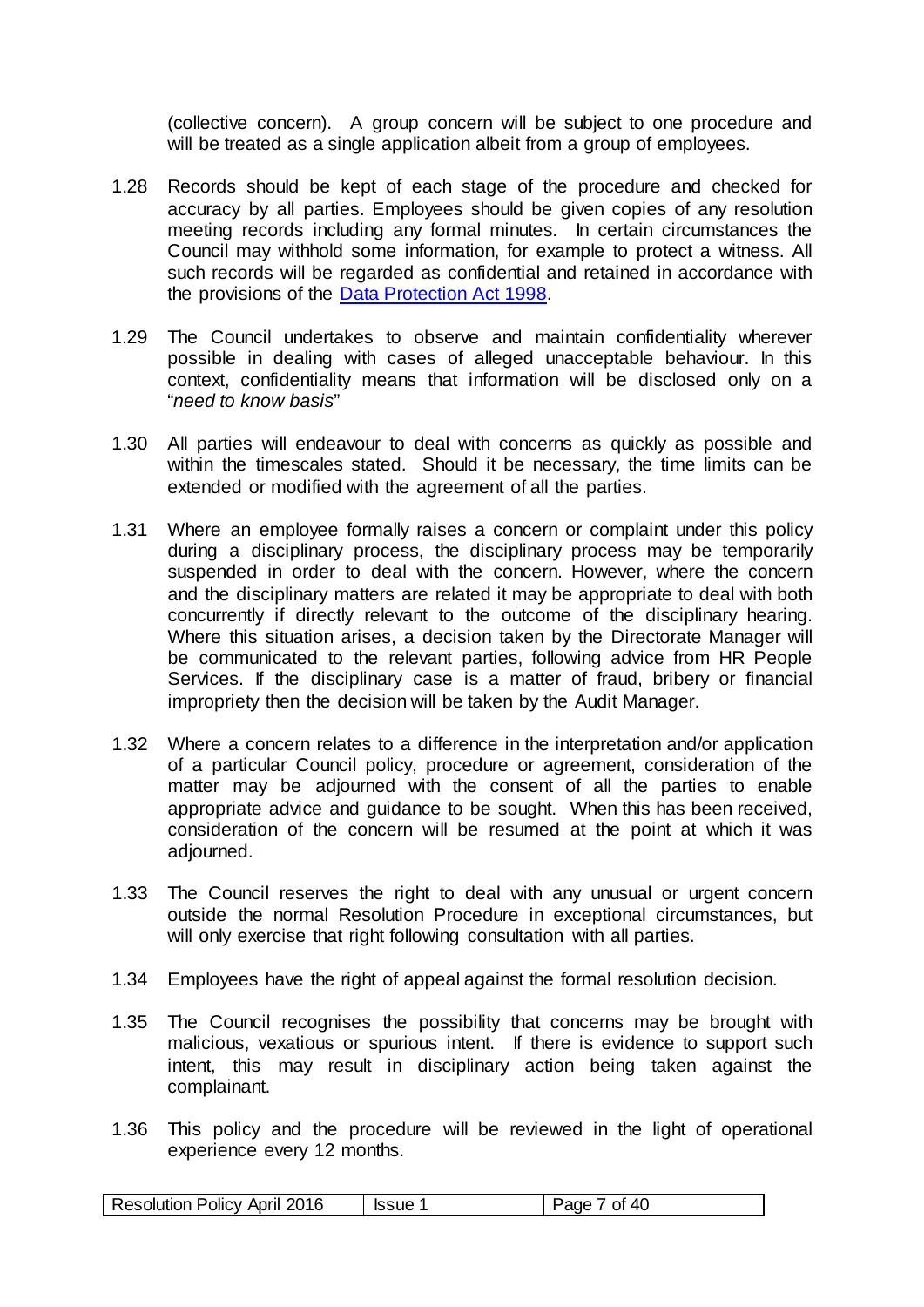# **SECTION 2 - ROLES and RESPONSIBILITIES**

2.1 It is important that everyone clearly understands their roles and responsibilities within the resolution procedure.

# **EMPLOYEE RESPONSIBILITIES**

- <span id="page-7-0"></span>2.2 All Council employees are responsible for:
	- a) Behaving and acting in a way that is consistent with the Council's values of openness, fairness and working together with others, as defined by the [Employee Charter](http://web1.cardiff.gov.uk/corpqms/PROCESSES%202008%2Flgcs%20human%20resources/1.CM.138%20-%20Employee%20Charter%20-%20Issue1%20-%20April15.pdf?unique=1453906714)
	- b) Ensuring that their behaviour complies with the Local Government Wales [Code of Conduct](http://vmweb2.cardiff.gov.uk/cis2/viewdocument.php?id=16662) and any Directorate / external Codes of Conduct / Practice that govern the profession in which they are engaged
	- c) Ensuring they read, understand and comply with this policy and fully cooperate with the requirements of the procedures when they are in operation
	- d) Demonstrating an active commitment to this policy and its aims
	- e) Raising a concern with their manager in a timely way, clearly stating the basis of the concern including the resolution required
	- f) Undertaking to resolve the concern informally before resorting to the formal stages of the procedure
	- g) Maintaining a written record of the incidents that have caused distress including the time, date, place and a full description of what happened including the names of the people concerned and names of any witnesses
	- h) Maintaining confidentiality at all times during any resolution proceedings, with the exception of any conversations which may be necessary with their companion, and if there is a requirement to share information in relation to safeguarding concerns
	- i) Only raising concerns in good faith. If the Council finds that an employee has made allegation maliciously or vexatiously, it may consider taking disciplinary action against the employee

#### **MANAGER RESPONSIBILITIES**

- 2.3 **In addition to their responsibilities as employees**, Managers are also responsible for:
	- a) Ensuring employees are aware of all relevant policies and procedures
	- b) Taking positive steps in maintaining an environment which is free from unacceptable behaviour, and to treat those for whom they are responsible fairly and with dignity, courtesy, and respect at all times
	- c) Taking the initiative in identifying unacceptable behaviour and taking reasonable corrective or preventative action in accordance with this policy and procedures. It is not acceptable for any manager to ignore unacceptable behaviour. Managers have a responsibility to "*ask and act*"
	- d) Dealing with minor concerns as part of normal day to day operational management

| <b>Resolution Policy April 2016</b> | <b>Issue</b> | Page 8 of 40 |
|-------------------------------------|--------------|--------------|
|-------------------------------------|--------------|--------------|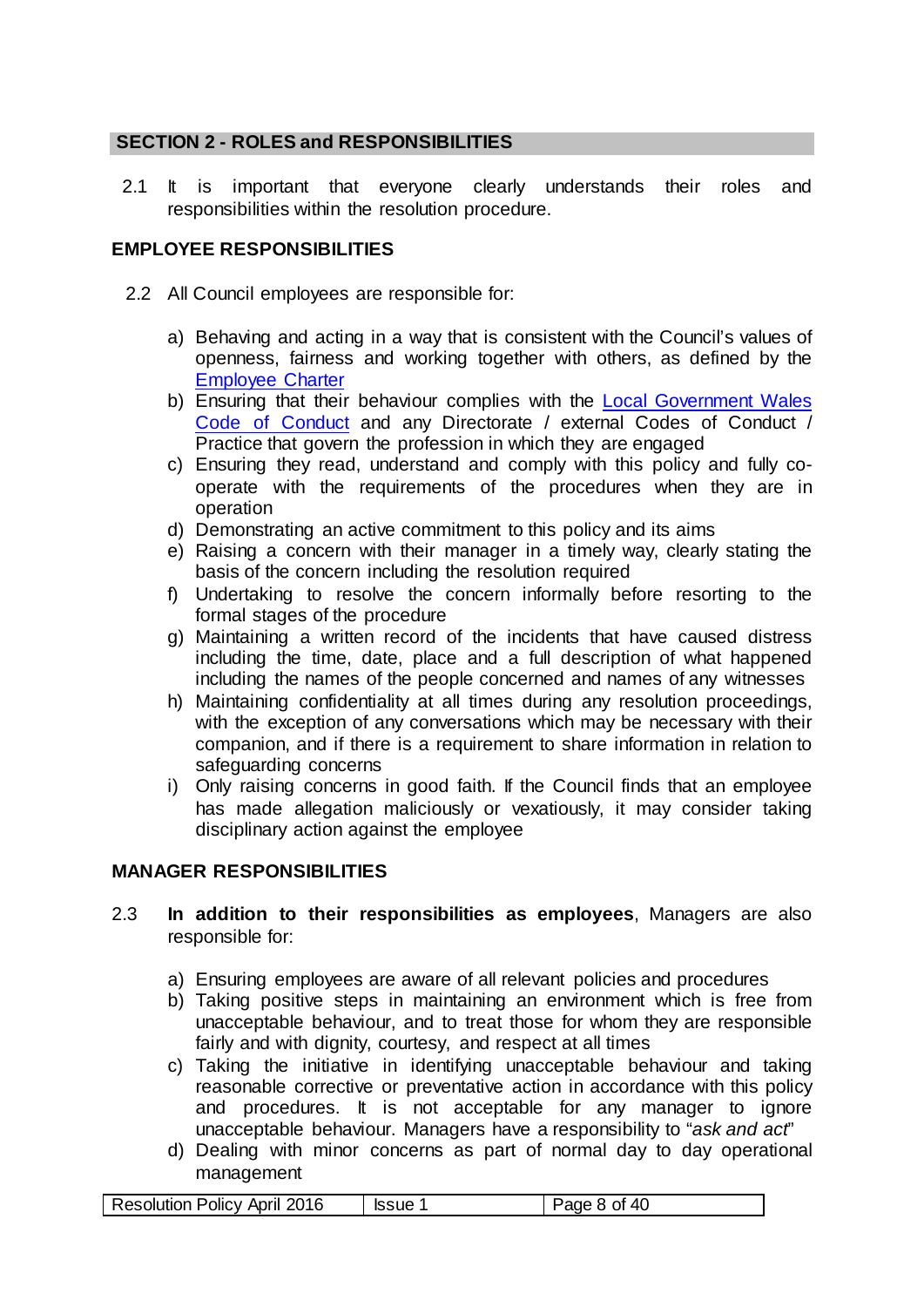- e) Dealing with concerns promptly, fairly and consistently in accordance with the procedure and detailed timescales and with advice from HR People **Services**
- f) Working with the employee to resolve the matter informally in the first instance, if safe to do so
- g) Demonstrating a commitment to release employees during working hours for mediation. Special arrangements should be made for shift workers by agreement
- h) Keeping adequate notes and records of all events and evidence to support the use of the policy
- <span id="page-8-0"></span>i) Writing formally to the employee following consideration of their concerns, detailing their response, explaining the reasons behind their decision (refer to *[Appendix 4](#page-34-0)*)

# **HR PEOPLE SERVICES RESPONSIBILITIES**

- 2.4 **In addition to their responsibilities as employees,** HR People Service Officers are responsible for:
	- a) Providing support and advice to managers and employees at all stages of the policy and procedures, including the informal, and to ensure that the Council's Resolution Policy and Procedures are correctly applied
	- b) Supporting Directorates to undertake any necessary remedial action by collating management information on cases / outcomes
	- c) Collate and review corporate monitoring data for consideration by various groups, e.g. Senior Management Team, Works Council
	- d) Reviewing the application of the policy and procedures in the light of operational experience

#### **MEDIATION SERVICE RESPONSIBILITIES**

- 2.5 **In addition to their responsibilities as employees**, Mediators are responsible for:
	- a) Assessing whether or not cases are appropriate for mediation
	- b) Providing support and guidance to employees entering into mediation
	- c) Co-ordinating, assigning and mediating cases that are deemed suitable
	- d) Maintaining confidentiality at all times, with the exception of the duty to disclose where there are safeguarding concerns. Notes taken by the mediator are destroyed at the end of the mediation process
	- e) Facilitating a written agreement between parties
	- f) Evaluating the effectiveness of the mediation service

# **TRADE UNION REPRESENTATIVE RESPONSIBILITIES**

- <span id="page-8-1"></span>2.6 **In addition to their responsibilities as employees**, Trade Union Representatives are responsible for:
	- a) Providing advice, support and representation to their members

| Resolution Policy April 2016 | <b>Issue</b> | Page 9 of 40 |  |
|------------------------------|--------------|--------------|--|
|------------------------------|--------------|--------------|--|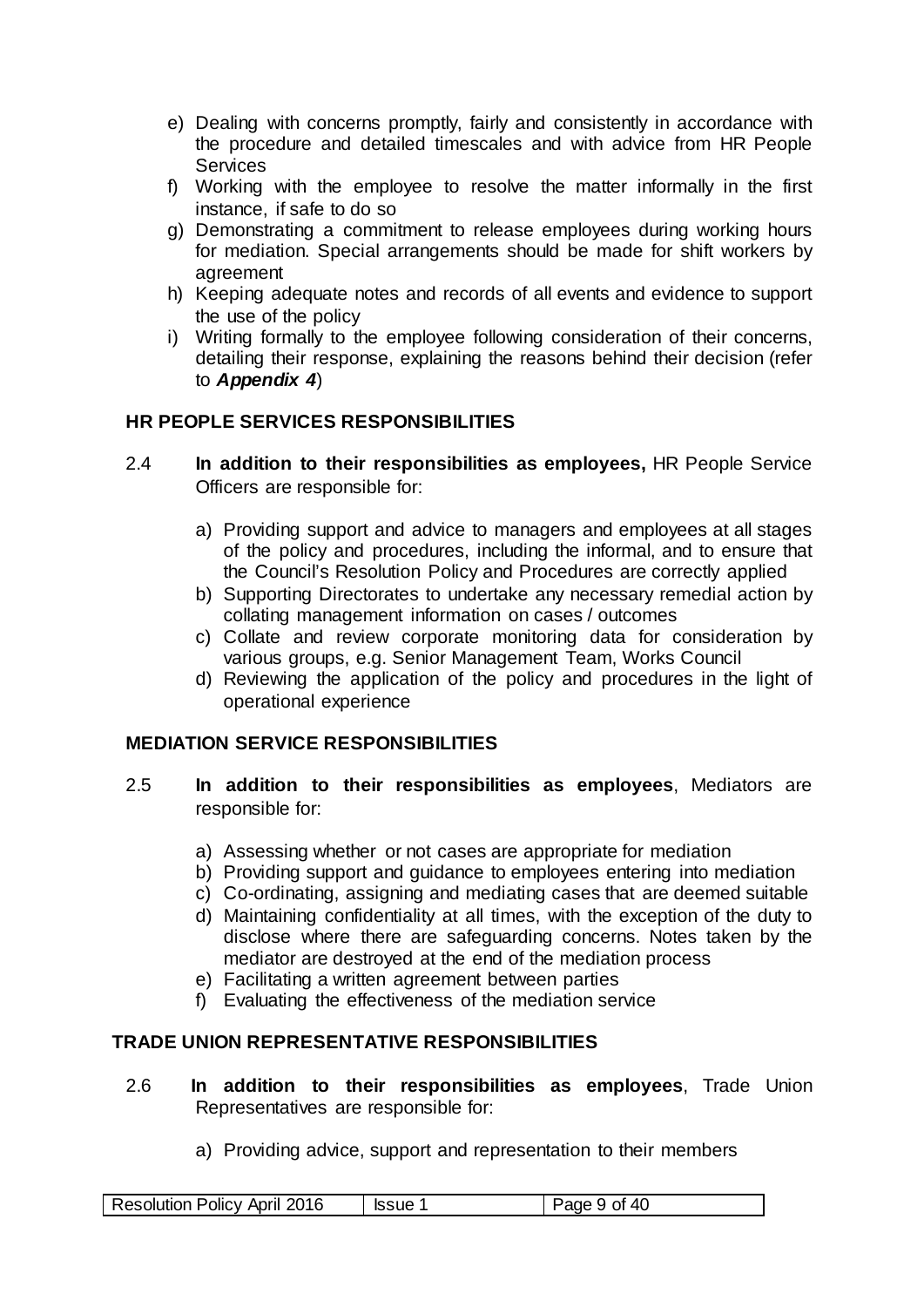- b) Working with managers, HR People Services and employees to ensure that the Resolution policy is adhered to
- c) Working with all parties to facilitate timely and early resolution to matters
- d) Encouraging the use of informal procedures if appropriate, including promoting the use of mediation to re-establish and maintain working relationships

|  | <b>Resolution Policy April 2016</b> | ssue <sup>1</sup> | Page 10 of 40 |
|--|-------------------------------------|-------------------|---------------|
|--|-------------------------------------|-------------------|---------------|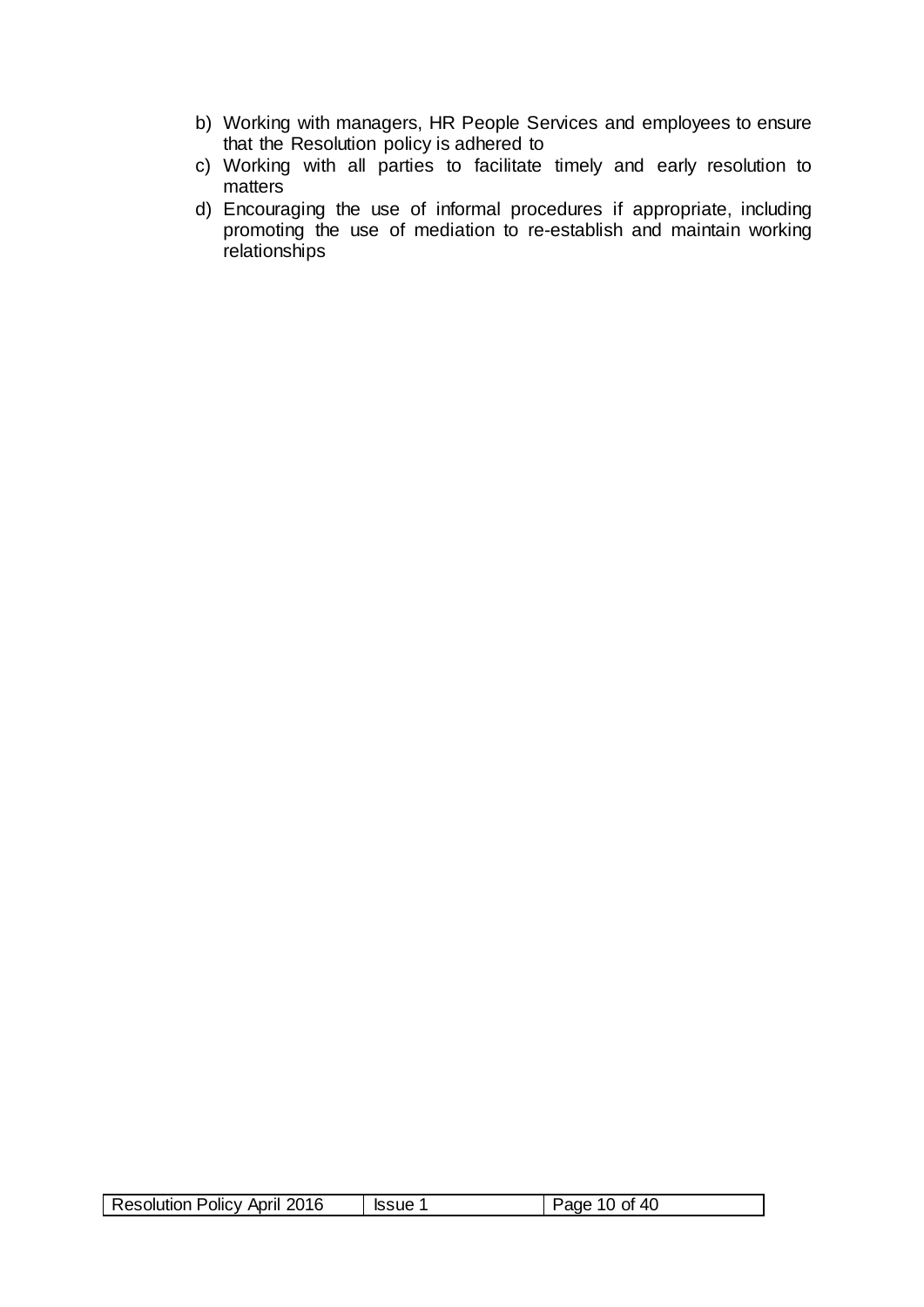### **SECTION 3 – RESOLUTION PROCESS**

# <span id="page-10-0"></span>**APPROACHES TO RESOLUTION**

- 3.1 This policy provides employees with the opportunity to take personal responsibility to resolve or discuss their concerns in a supportive, constructive and empathetic forum to enable relationships to be rebuilt.
- 3.2 Employees may seek advice and support from HR People Services or their Trade Union at any time. Being accompanied by a companion does not mean that the formal process has been triggered.
- 3.3 The different approaches to resolution include:

#### **Informal**

- a) **Self Help** in the first instance, and when considered safe to do so, the expectation is that the employee communicates directly with the person with whom they have a concern. This can lead to an effective resolution, as it is likely the individual will modify their behaviour once they are made aware of the concern.
- b) **Resolution Meeting**  An employee can meet informally with their line manager, to express their feelings and concerns. The manager and employee can together identify concerns and agree solutions, which could include a number of options, such as instigation of a separate policy (refer to section 7 *[Additional Guidance](#page-25-0)* or the *[Resolution Processes](#page-11-0)  [Flowchart\)](#page-11-0)*
- c) **Mediation**  employees volunteer to engage in the structured process with the assistance of a neutral third party (mediator), to meet with the two parties (separately then together), in an attempt to resolve the concerns and to build agreement on how interactions will occur in the future. The focus is on rebuilding the relationship and not on finding fault of either party.

#### **Formal**

- d) **Formal Resolution Meeting**  If informal resolution has not resolved the concern then employees can move forward to the formal procedure, where they can expect to receive a formal recommendation for resolution from a manager.
- 3.4 The type of resolution approach will depend upon:
	- The seriousness of the concern(s) being raised
	- The willingness of parties to engage in meeting or mediation
	- Whether there have been previous attempts to resolve the situation

| Resolution Policy April 2016 | lssue <sup>1</sup> | $\vert$ Page 11 of 40 |
|------------------------------|--------------------|-----------------------|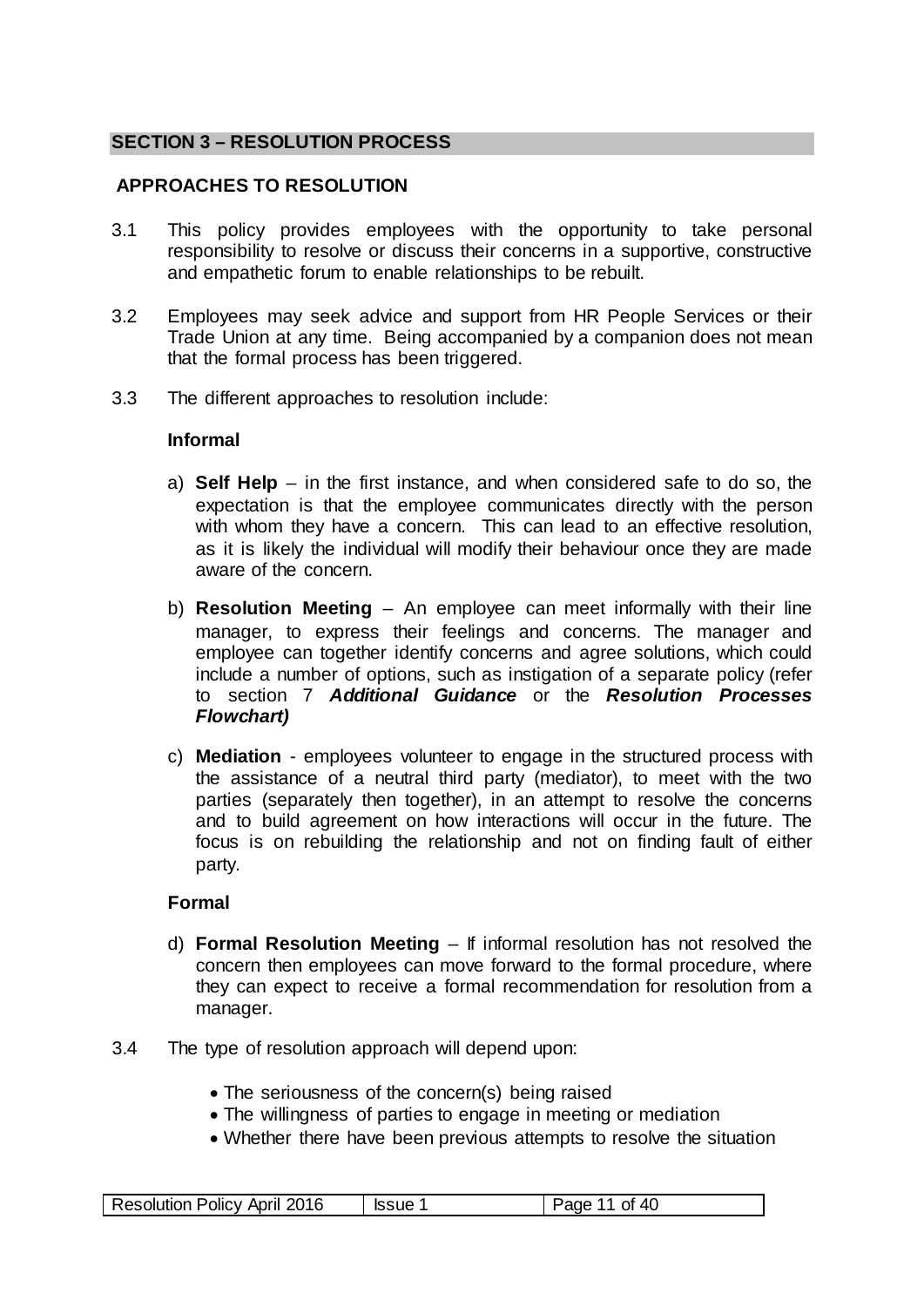#### **Resolution Processes**

<span id="page-11-0"></span>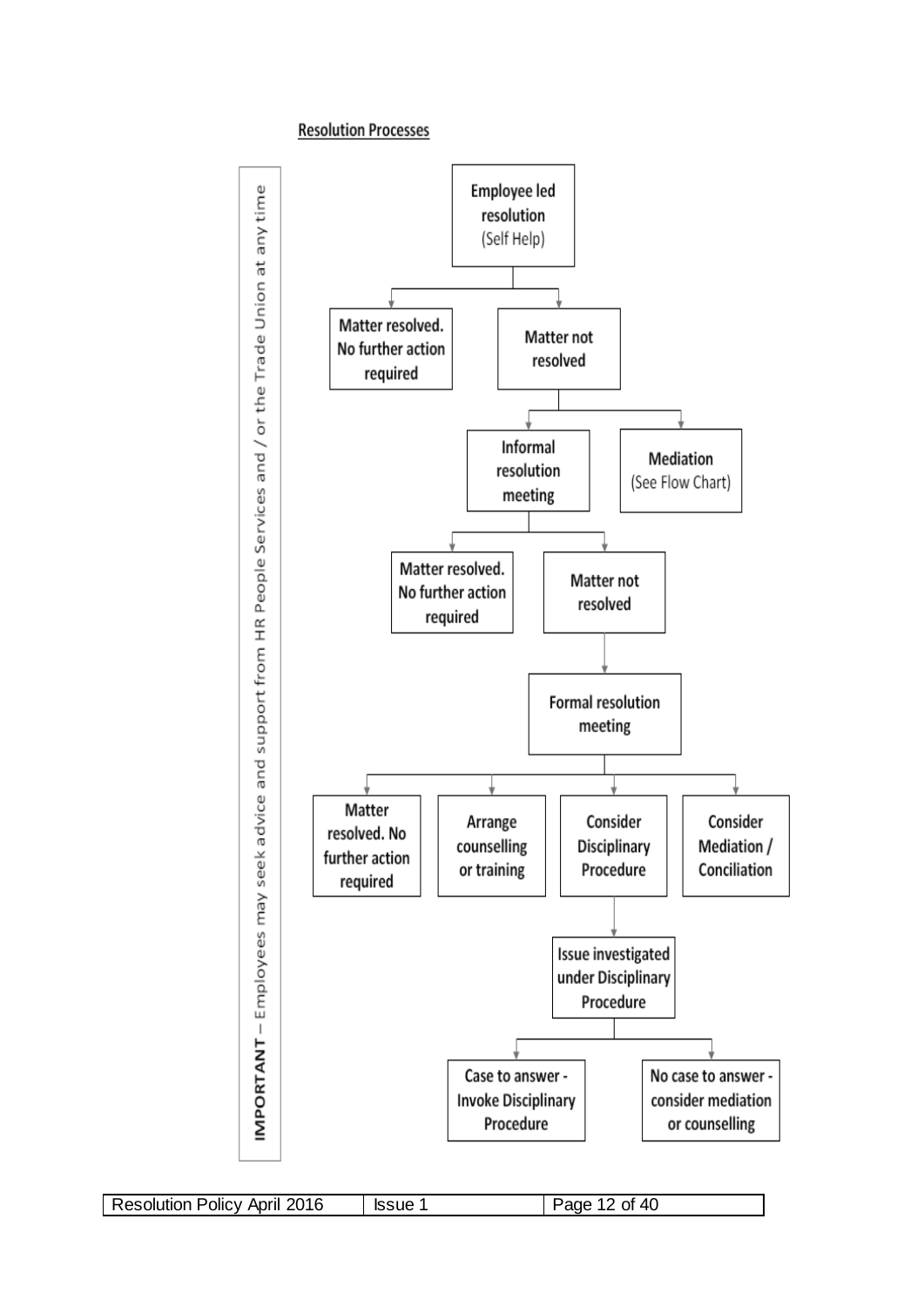#### <span id="page-12-0"></span>**SECTION 4 – INFORMAL RESOLUTION PROCEDURE**

- 4.1 The person causing the alleged distress may be unaware that their behaviour is perceived as such and a simple explanation may be sufficient to resolve the matter.
- 4.2 Employees can seek the advice and support of HR People Services and/or their Trade Union at any stage.

#### **EARLY RESOLUTION – EMPLOYEE LED**

- 4.3 The best approach for an employee with a concern or disagreement in work is to face it in a calm and rational way, using a planned approach.
- 4.4 Incidents of alleged unacceptable behaviour can usually be resolved informally and this will be encouraged wherever possible. If the concern is in relation to another employee's behaviour, employees are encouraged to approach the individual causing them concern themselves, and make it clear, in a respectful manner, that they find their behaviour is having a negative impact on their personal wellbeing.
- 4.5 Where the concern is not in relation to unacceptable behaviour, but another matter, employees are still encouraged to engage in constructive discussions and try to resolve the dispute on their own in the first instance.
- 4.6 Communicating directly to the employee causing concern can also be done with the support of a companion or their line manager, as a facilitated conversation. Where employees ask a companion to speak to the alleged individual on their behalf, this should be carried out in as low key and nonconfrontational manner as possible.
- 4.7 Alternatively, employees may feel more comfortable writing a letter / email to the person concerned, explaining that the behaviour / concern is causing distress. A companion could help the employee write such a letter / email if they wish.
- 4.8 If the individual causing distress is the employee's line manager they should raise their concern with a member of the next level of management. In all cases, the seniority of the investigating manager will be equal to or greater than the alleged individual.

| Resolution Policy April 2016 | <b>Issue</b> | Page 13 of 40 |
|------------------------------|--------------|---------------|
|------------------------------|--------------|---------------|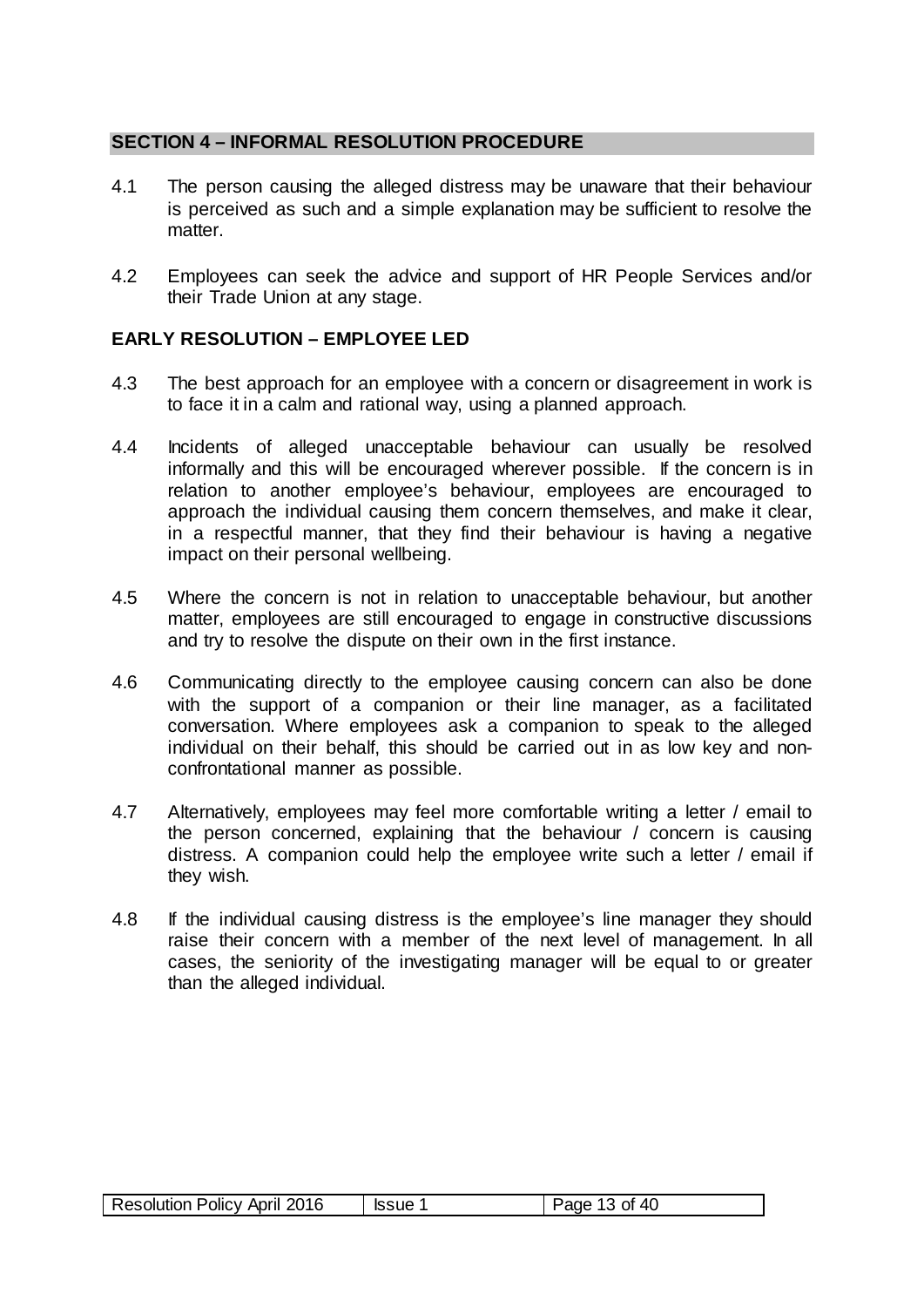### **INFORMAL RESOLUTION MEETING**

- 4.9 **Mediation may also be considered at this early stage, or at any other time in the process,** as an alternative to a manager-led resolution.
- 4.10 If the matter has not been resolved by speaking to the individual, or it was not possible to do so, then the employee should raise the matter with their line manager, as soon as possible. Employees are encouraged to act promptly and try not to wait until the situation is intolerable, in order to protect their personal wellbeing.
- 4.11 The Council expects employees and managers to work together to try and resolve concerns informally in the first instance, as this can lead to the matter being resolved quickly and with minimum distress to the parties involved.
- 4.12 The manager should meet with the employee and allow them to explain the concern(s) and provide evidence / information relating to their concerns, and discuss the impact these concerns are having on them / their role. The employee can be accompanied by a companion at this meeting if they wish, but being accompanied by a companion does not mean that the formal process has been triggered. It is important that the manager agrees the guidelines for the meeting which should be based on openness, honesty and mutual respect, ensuring confidentiality. The focus on the meeting is to build on the positives rather than focusing just on the negatives, and this can be achieved by de-personalising the situation where possible.
- 4.13 During the meeting it will be important to identify any factors that may have led to the situation. The employee may state how they would like to see the matter resolved. However, the manager and the employee should identify and explore potential solutions to the concern(s), taking into consideration all the pros and cons for the various options. This approach can be empowering as an individual can have a say in the solution.
- 4.14 The outcome being sought by the employee will be personal to them and will be dependant on the nature of the concern(s) raised, but must also be reasonable and achievable. The employee/manager may find solutions to the concern(s), which are applicable to any party, and may include the following (but is not intended to be an exhaustive list):
	- Provide on the job coaching
	- Provide training / development
	- Give additional support internal/external
	- Clarify revised working instructions
	- Provide new/additional information
	- Undertake clarification of roles within a team
	- Make adjustment of working arrangements/work environment
	- Undertake modification of behaviours
	- Reconfirm employees responsibilities e.g. Equal Opportunities (refer to the *[Additional Guidance](#page-16-1)* at **Section 7**) and the [Employee Charter\)](http://vmweb2.cardiff.gov.uk/cis2/viewdocument.php?id=72486)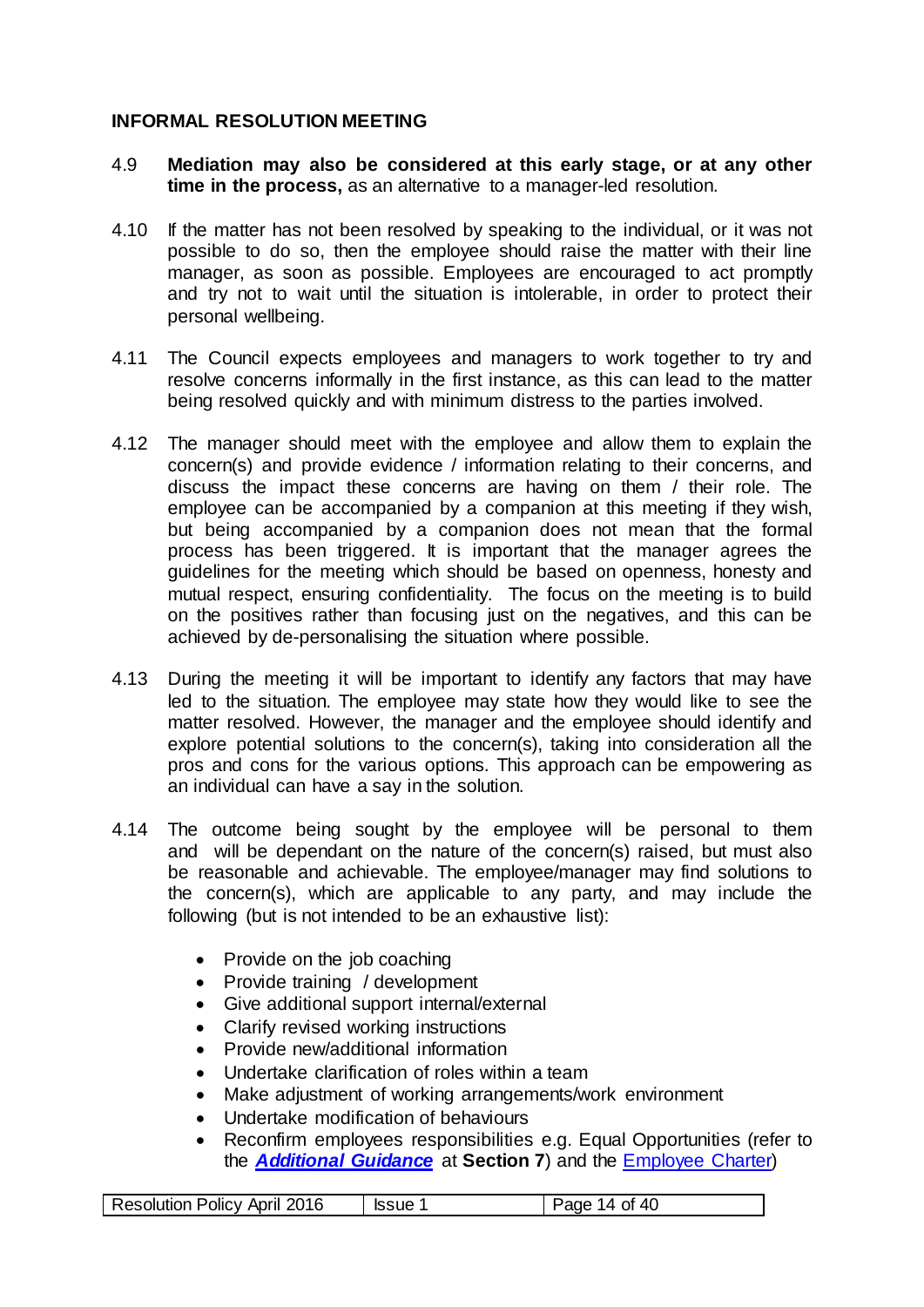- Referral for mediation
- Facilitated discussions between employees
- 4.15 If the manager needs to explore the concern(s) further by speaking to other employees, gathering more information or seeking advice from HR People Services, this should be done within **7 calendar days** of the initial meeting**.**
- 4.16 The manager should meet with the employee to explain the findings and agree the appropriate course of action. A written note of the agreed actions should be recorded in [DigiGov](http://cmsweb.cardiff.gov.uk/cardiff/content.asp?nav=5184&parent_directory_id=3094&id=32001&Language=) and a copy given to the employee.
- 4.17 Where the employee is dissatisfied with the outcome of the informal stage they can initiate the formal process in DigiGov or by completing the *[Formal](#page-29-0)  [Resolution Application](#page-29-0) (RS1)* (*[Appendix 2](#page-29-0)***).**

|  | <b>Resolution Policy April 2016</b> | ssue <sup>?</sup> | Page 15 of 40 |
|--|-------------------------------------|-------------------|---------------|
|--|-------------------------------------|-------------------|---------------|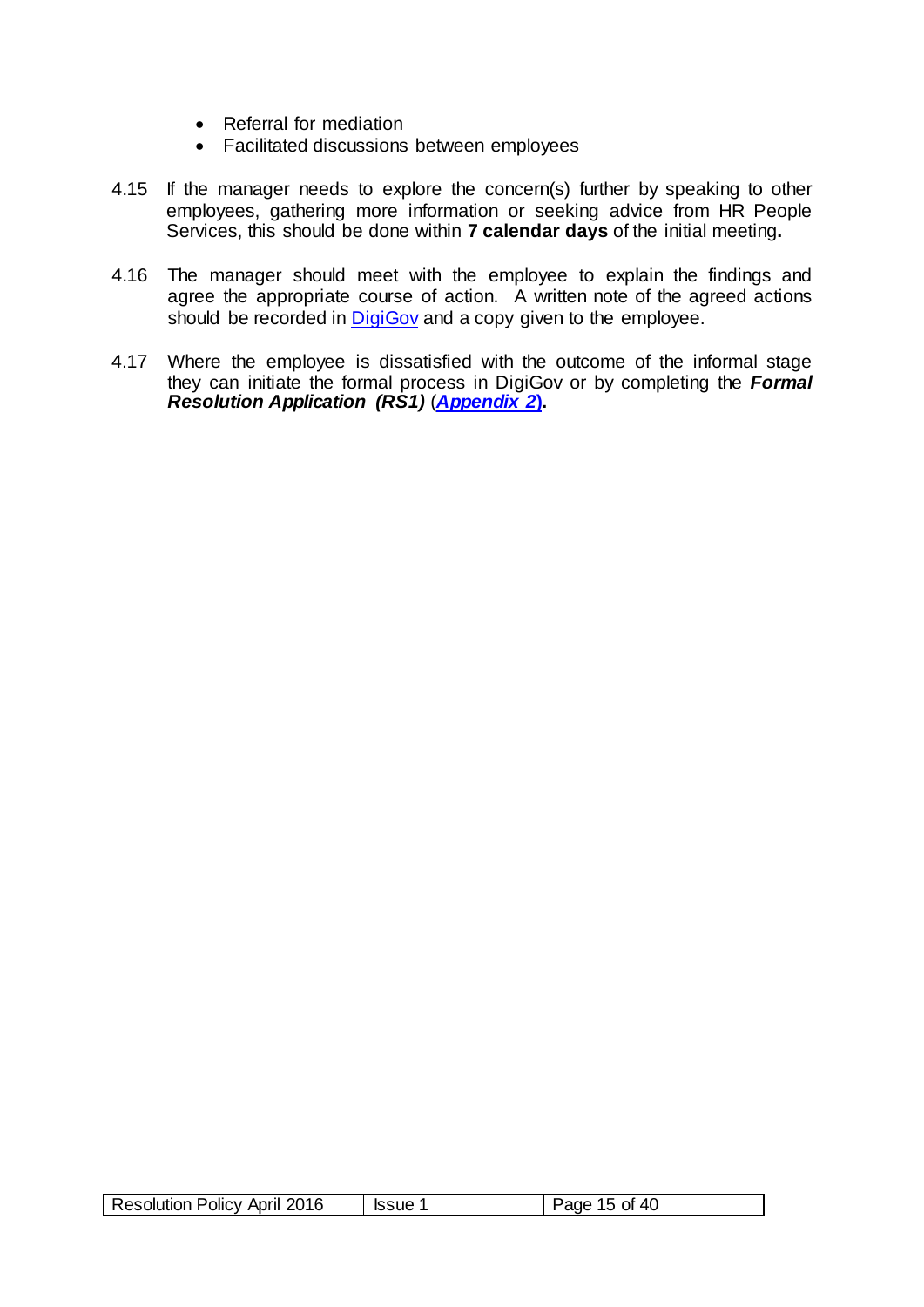# **Flowchart for Mediation Process**

<span id="page-15-0"></span>

| <b>Resolution Policy April 2016</b> | <b>Issue 1</b> | Page 16 of 40 |
|-------------------------------------|----------------|---------------|
|-------------------------------------|----------------|---------------|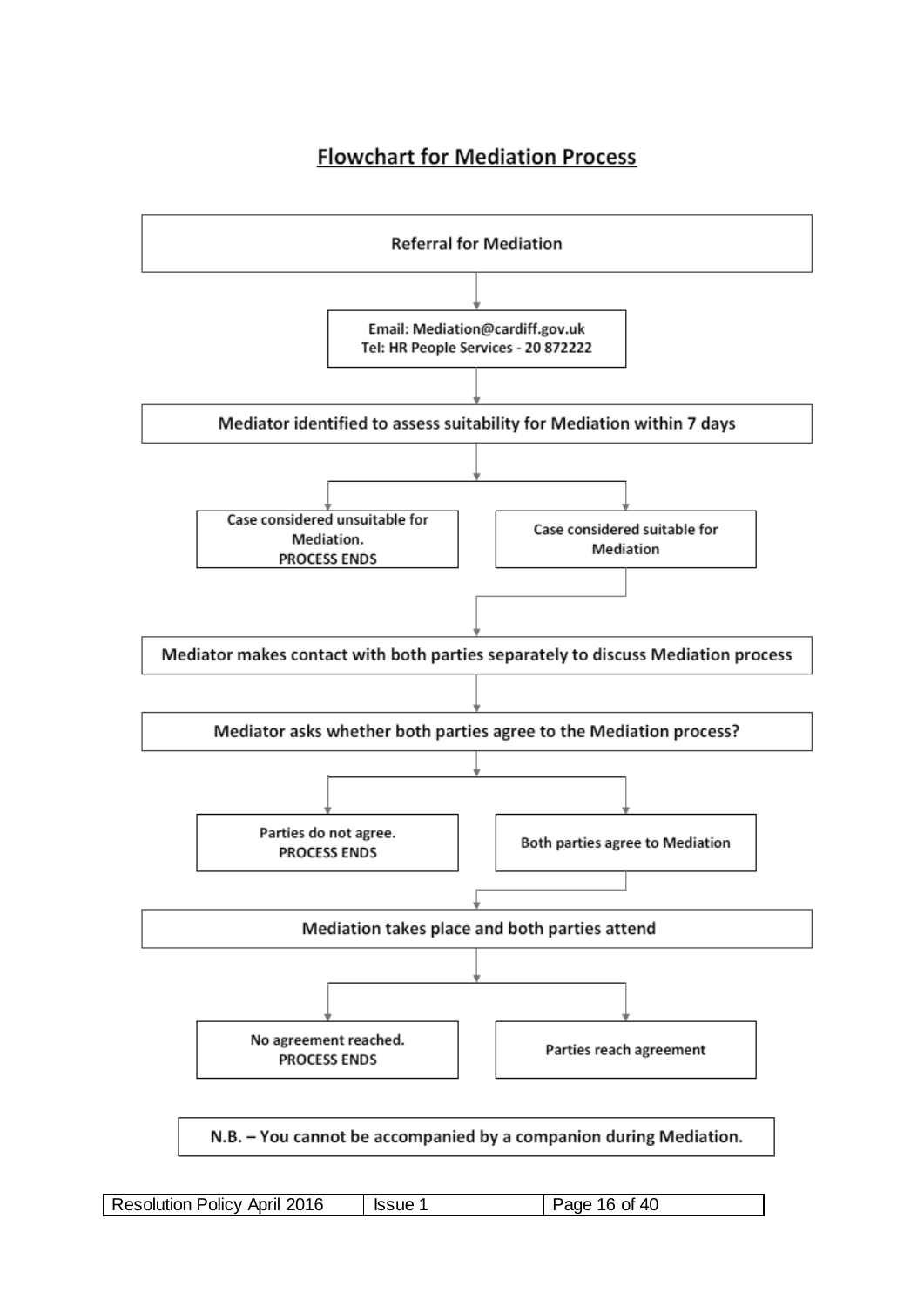#### **MEDIATION**

#### <span id="page-16-0"></span>**THE VALUE OF MEDIATION**

- <span id="page-16-1"></span>4.18 A protocol to help encourage and support Local Authorities in the use of mediation has been developed by the HR Directors network and endorsed by the [Welsh Local Government Association](http://www.wlga.gov.uk/) (WLGA) (refer to **[Section 7](#page-16-1)**). It demonstrates the commitment of Local Government in Wales to supporting the concept of workplace mediation, and encourages organisations to resolve more workplace disputes quickly and effectively without recourse to costly formal processes.
- 4.19 The Council recognises the value of mediation to resolve workplace disagreements. With the assistance of the WLGA, an internal pool of qualified and accredited mediators has been developed to ensure a consistent approach to the mediation process across the Council.

#### **WHAT IS MEDIATION?**

- 4.20 Mediation is a confidential voluntary process that helps two or more individuals in a disagreement attempt to resolve the concern and to reach an agreement themselves. They are taken through the 'mediation' process by a trained mediator who is responsible for the process of seeking to resolve the problem, but not for determining the outcome as this is arrived at, agreed upon and owned, by the individuals involved.
- 4.21 The mediation process provides an opportunity for the parties to take responsibility for discussing situations in a supportive, constructive and empathetic forum and agree the way forward in a safe and confidential environment away from the usual workplace.
- 4.22 The focus for mediation is to agree what will happen in the future, rather than what has happened in the past. The emphasis is on making a forward looking agreement, outlining mutually acceptable future behaviour between the parties.
- 4.23 Mediation is different because it is about collaborating rather than blaming. Any agreement made during mediation comes from those involved and not the mediator. The mediator is not there to judge, to say one person is right and the other is wrong, or to tell those involved in mediation what they should do. Mediation is:
	- Less formal
	- Flexible
	- Voluntary
	- Morally binding but normally has no legal status
	- Confidential
	- Unaccompanied
	- Owned by the parties involved

| Resolution Policy April 2016 | <b>Issue 1</b> | Page 17 of 40 |
|------------------------------|----------------|---------------|
|                              |                |               |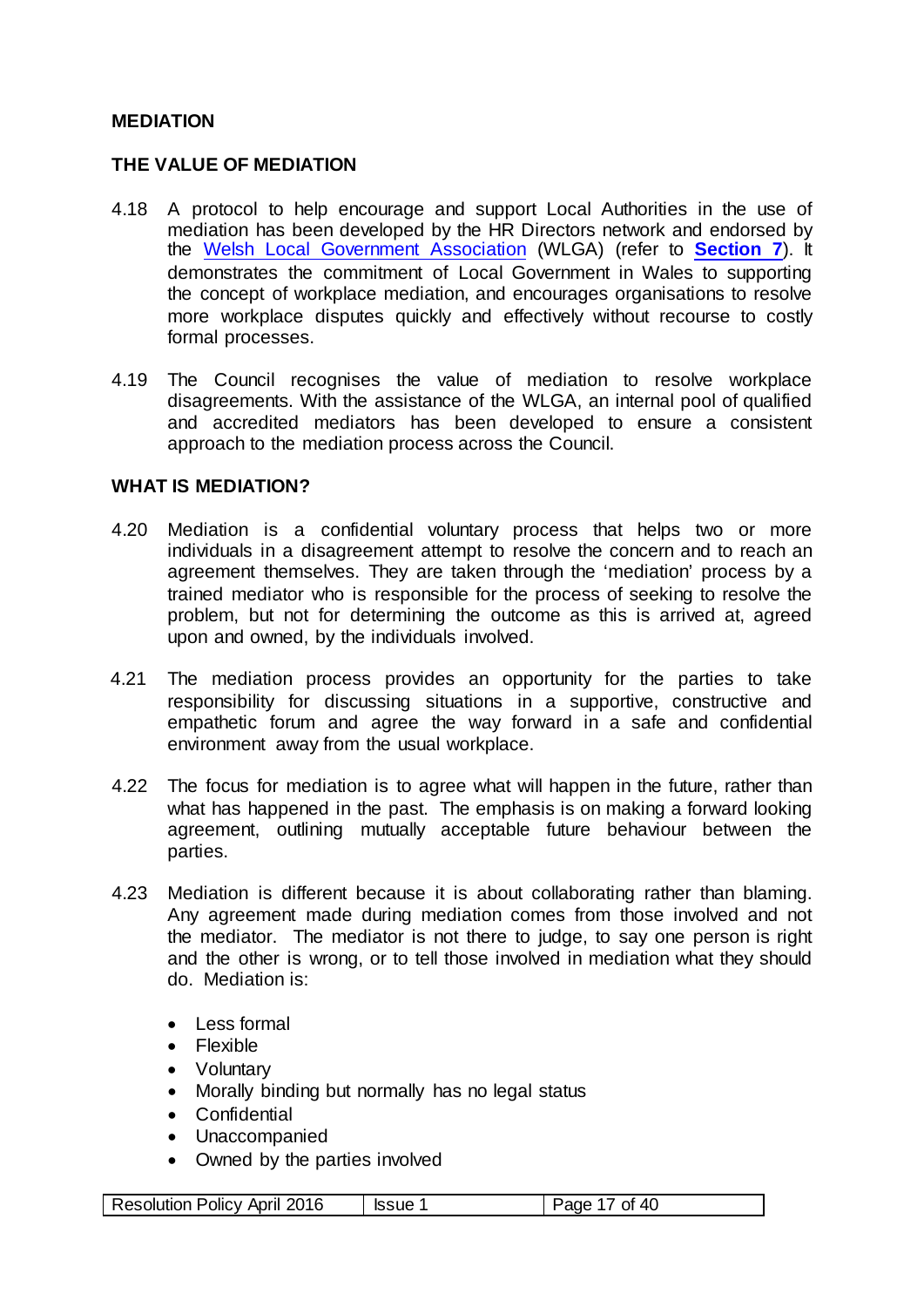- 4.24 Due to the voluntary and informal nature of mediation there are some limits to what can be resolved through mediation. Mediation is most effective if it is used early on to enable relationships to be rebuilt. However, **mediation may be requested or recommended at any stage of this policy.**
- 4.25 Mediation can also be effectively used following the conclusion of a disciplinary investigation, where relationships within a team/service have been adversely affected.

# <span id="page-17-0"></span>**WHEN IS MEDIATION APPROPRIATE?**

- 4.26 The following is not intended to be an exhaustive list, but to act as a guide for employees who wish to refer a case for mediation. The more of the following points that apply, the more likely that mediation is appropriate:
	- The parties both voluntarily want to use mediation to resolve their concern
	- The parties are committed to maintaining a working relationship
	- The parties have the willingness to be open, honest and respectful
	- The parties can not work through their concerns alone
	- One or both parties wish to avoid formal procedures
	- The concerns are affecting other employees and/or service delivery

# **WHEN IS MEDIATION NOT APPROPRIATE?**

- 4.27 As a guide, mediation is not deemed appropriate where one or both parties are not voluntarily committed to resolving their disagreement. Other areas that may deem mediation not an appropriate option are:
	- As a first resort to abdicate managerial responsibilities
	- Criminal activity (e.g. serious discriminatory behaviour or physical assault)
	- Domestic abuse ( including emotional/financial)
	- An alternative to a formal disciplinary process allegations of gross misconduct
	- Formal negotiations concerning employment rights
	- There is a risk to health and wellbeing
	- Where one party wants an apology rather than agreement
	- Previous attempts at mediation on the same concern has not been reached

#### <span id="page-17-1"></span>**SUPPORT DURING MEDIATION** (**Reasonable Adjustments**)

- 4.28 Mediation is most successful when no companion is present, as an open and frank discussion controlled by the mediator to ensure fairness and appropriate behaviour is key. However, the exception to this is where a companion may be needed for reasonable adjustments, for example:
	- Hearing impaired employee
	- A non-English speaker, (or a person who does not have sufficient command of the language to express their feelings) who may need an interpreter

| Resolution Policy April 2016 | <b>Issue</b> | Page 18 of $40$ |
|------------------------------|--------------|-----------------|
|------------------------------|--------------|-----------------|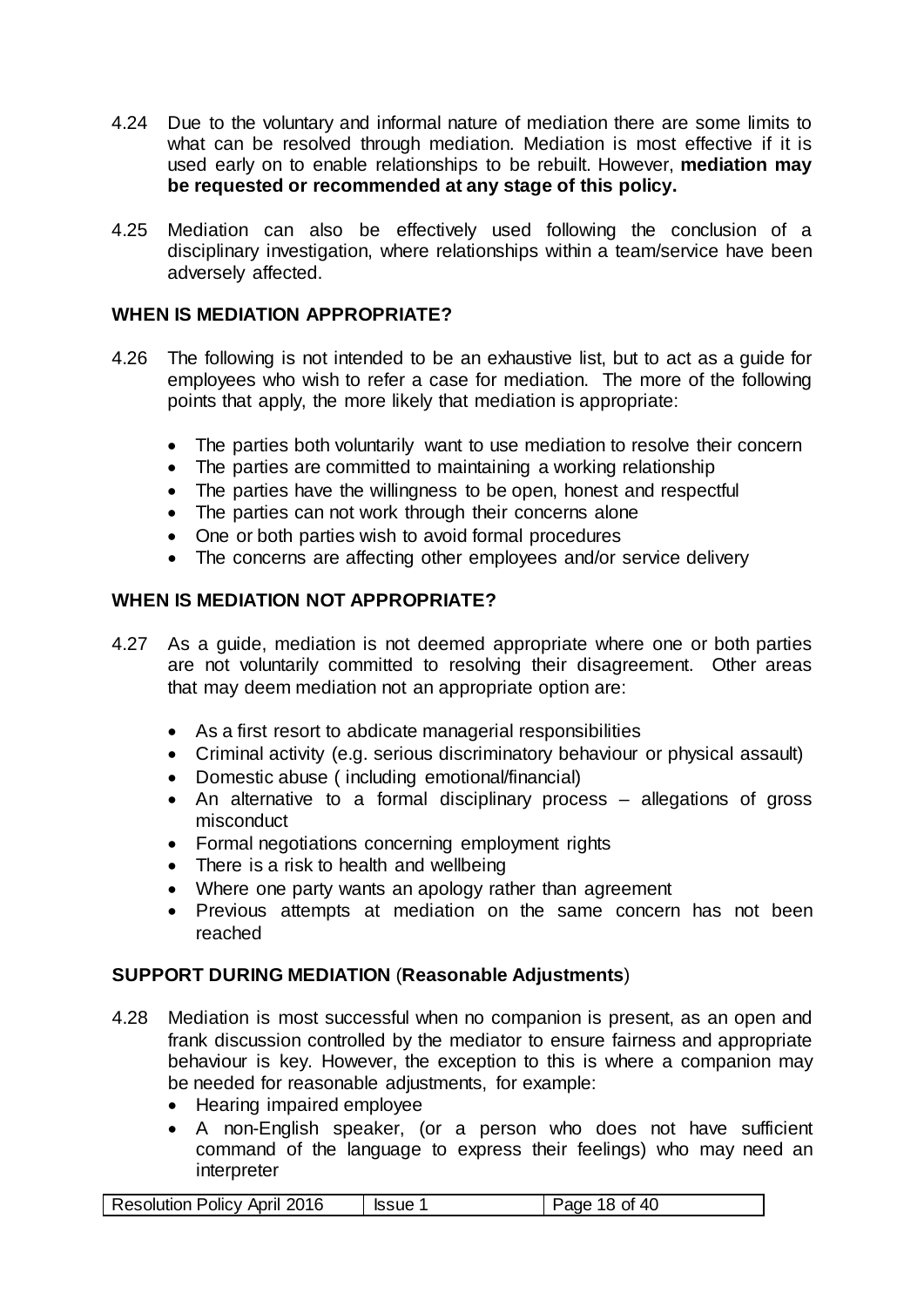# <span id="page-18-0"></span>**HOW TO MAKE A REFERRAL FOR MEDIATION**

- 4.29 Any employee of the Council can request mediation support personally or on behalf of other employees, providing they have discussed the referral with the individual(s) involved.
- 4.30 The referral can be made by emailing the HR People Services Mediation Service [mediation@cardiff.gov.uk](mailto:mediation@cardiff.gov.uk) or calling them on (029) 2087 2222, confirming the names and contact details of the individuals to be involved in the mediation process. The mediation service will assess the suitability of each case for mediation and this may involve a discussion with the manager to establish what steps have already been taken to address the concern. The assessment will be made within **7 calendar days** of receiving the initial enquiry.

#### **STAGES OF MEDIATION**

4.31 If mediation is to proceed, HR People Services will assign an impartial qualified mediator to the case. The stages of mediation are as follows:

#### **Before mediation:**

- **Individual contact with mediator** With parties involved to explain the mediation process and role of mediator
- **Agreement from both parties to proceed with mediation**

#### **During mediation:**

- **Individual meeting with mediator** Parties involved explore their individual concerns and set ground rules for joint meeting
- **Joint meeting with mediator and parties involved** Each to have uninterrupted time to explain, hear and explore concerns
- **Written agreement between the parties** Parties generating options for resolution
- **Closure of mediation** Parties sustain confidentiality on return to workplace
- **Review of written agreement** Organised by both parties and does not involve the mediator
- 4.32 Mediation will generally last for 1 full day. However, in more complex cases or cases involving more than 2 parties, it may last for up to 2 or 3 days. Managers must release employees during working hours to attend mediation

|--|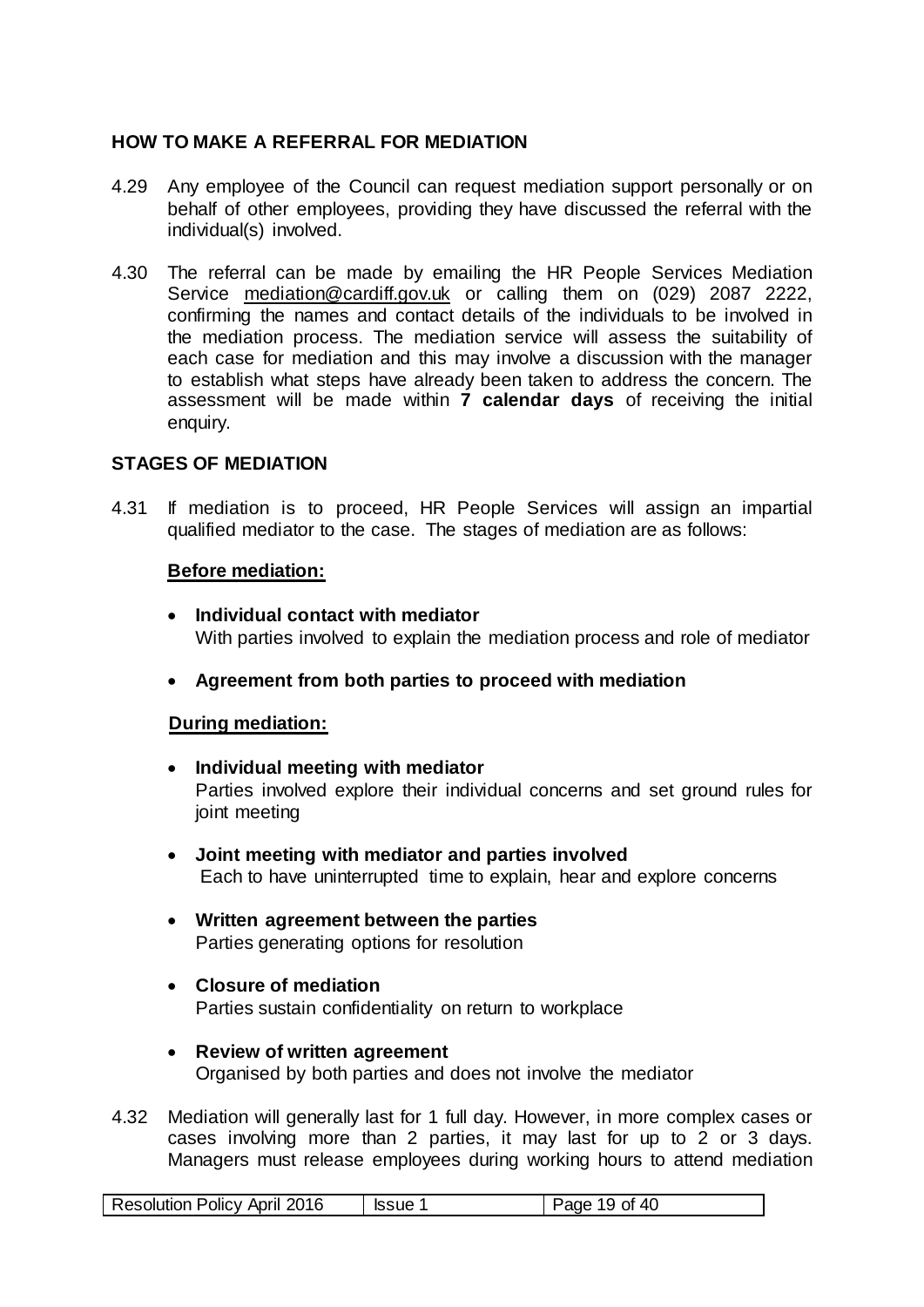on full pay. Special arrangements should be made for shift workers, by agreement.

4.33 Any party, **including the mediator**, can end mediation at any time during the process if they feel it is appropriate to do so e.g. information may emerge which results in the mediator concluding that mediation is no longer a suitable option (refer to **[paragraph](#page-19-1) 4.36**).

#### <span id="page-19-0"></span>**WHAT HAPPENS AFTER MEDIATION?**

- 4.34 Any notes taken by the mediator will be destroyed once the mediation process is complete. If an agreement is reached, at the end of the session a Written Mediation Agreement, prepared by the Mediator will be held by the parties engaged in the process. Blank Written Mediation Agreements are only available to the trained Mediators as they must not be used by anybody else. Only with the express consent of the parties may the agreement be shared with the manager.
- 4.35 Part of the written agreement will involve a review period, agreed and organised by both parties. Generally the mediator does not become involved with the review period as the process is owned by the individuals.
- <span id="page-19-1"></span>4.36 If mediation does not end in agreement, or has been stopped, HR People Services will provide information to the individuals involved on alternative options available which may help settle the concern.
- 4.37 Agreement to mediation does not prevent the employee from submitting a formal resolution procedure application subsequently, bearing in mind the responsibility to raise their concern within a reasonable amount of time.

| <b>Resolution Policy April 2016</b><br>Page 20 of 40<br><b>Issue</b> |
|----------------------------------------------------------------------|
|----------------------------------------------------------------------|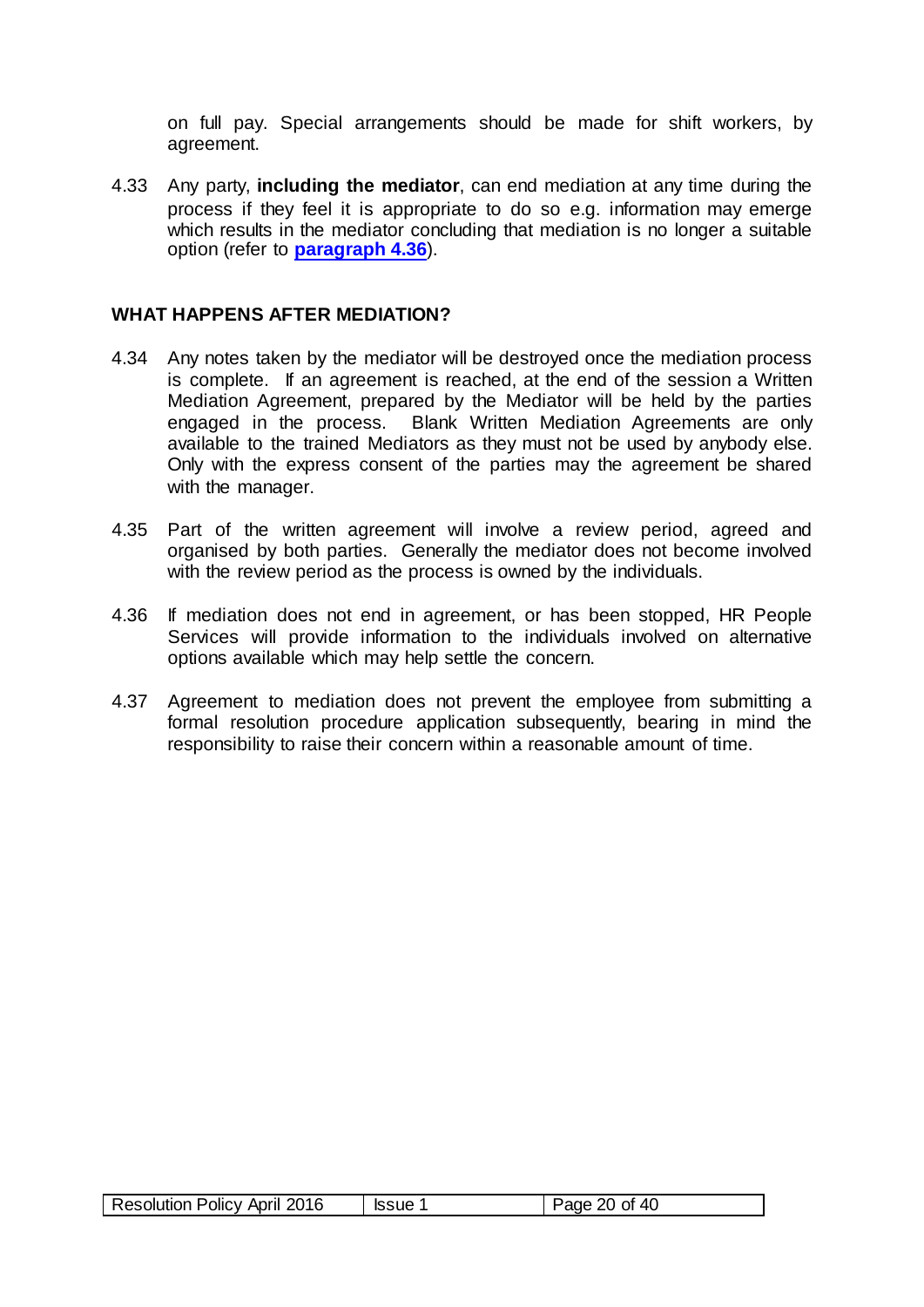# <span id="page-20-0"></span>**SECTION 5 – FORMAL RESOLUTION PROCEDURE**

- 5.1 A requirement of this policy is that there must be evidence that actions have been taken to resolve concern(s) informally, before proceeding to any formal part of the procedure.
- 5.2 Where the informal process has failed to resolve the concern, the employee can initiate the formal resolution procedure in **DigiGov**, or fully complete the *[Formal Resolution Application](#page-29-0) ([RS1](#page-29-0))*, detailing the action they have taken to try and resolve the matter.
- 5.3 On completion, the *[RS1](#page-29-0)* should be forwarded to the next level of management (i.e. the level above the manager who sought to resolve the matter at the informal stage).
- 5.4 The nature of the concern should be detailed and reference made to specific occurrence(s) with dates if possible. The names of any individuals who are willing to act as witnesses should also be included.

#### **FORMAL RESOLUTION MEETING**

- 5.5 Management have a responsibility to act promptly, and the person with whom the formal resolution application has been lodged must meet with the employee as soon as possible but not later than **14 calendar days**, after receiving the request. Employees can choose to have companions with them during formal resolution meetings.
- 5.6 The manager will make arrangements (e.g. date/venue) to convene Formal Resolution Meetings with both parties individually (refer to *[Appendix 4](#page-34-0)* for standard letters). The meetings will also include HR People Services and a confidential note taker.

N.B. Managers should also refer to the applicability of other relevant policies (refer to the *[Additional Guidance](#page-16-1)* at Section 7).

# **FORMAT OF RESOLUTION MEETING**

5.7 The manager who has received the *[RS1](#page-29-0)* will meet the relevant parties separately and produce a brief report.

#### **OUTCOME**

- 5.8 The manager, having gathered and considered all information will make a determination whether to:
	- (a) Take no further action where the facts suggest the concern raised is unsubstantiated, felt to be unjustified or the evidence is inconclusive **OR**

| <b>Resolution Policy April 2016</b> | ssue 1 | Page 21 of 40 |
|-------------------------------------|--------|---------------|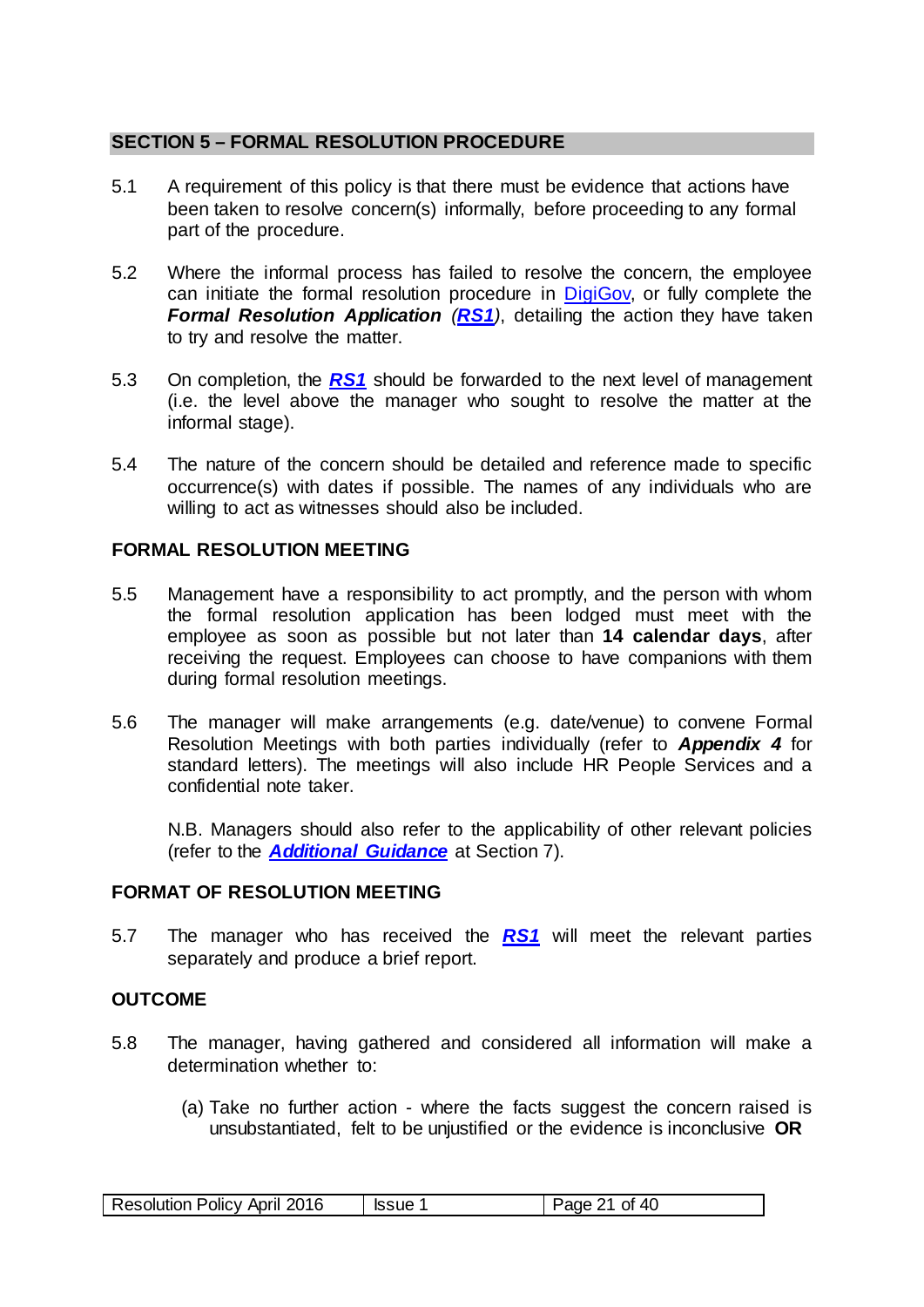- (b) Resolve the matter by the use of mediation if not previously undertaken or where it is considered that a conciliatory meeting between the two parties, accompanied by appropriate members of management and companions, will be sufficient **OR**
- (c) Arrange counselling or training or any other applicable remedial action for the employee against whom the concern raised, where it is felt to be sufficient to correct the behaviour or resolve the situation **OR**
- (d) Instigate disciplinary procedures where the facts of the case suggest that the complaint is substantiated **and** that disciplinary action may be appropriate based on the information shared at the meeting, In this circumstance the Manager should proceed under the [Disciplinary Policy](http://edrms.cardiff.gov.uk/sites/HR/Documents/Disciplinary%20Policy.pdf)  by undertaking a preliminary assessment to consider appropriateness of disciplinary action (Refer to the *[Disciplinary Procedure: A Manager's](http://edrms.cardiff.gov.uk/sites/HR/Documents/Disciplinary%20Policy%20-%20A%20Manager%E2%80%99s%20Guide.pdf)  [Guide](http://edrms.cardiff.gov.uk/sites/HR/Documents/Disciplinary%20Policy%20-%20A%20Manager%E2%80%99s%20Guide.pdf)*).
- 5.9 Failure to take appropriate action could lead to claims of discrimination being taken against the Council at an Employment Tribunal. A decision to uphold the complaint and take non-disciplinary action should only be taken in cases of unacceptable behaviour where the behaviour complained of is of a very minor nature, and was either unintentional or a one-off occurrence. In cases of this kind, a judgement should be made as to whether a positive outcome may be more speedily effected through counselling the offender. **This option should not be used to avoid the responsibility to take disciplinary action where this is appropriate.** However, due regard must be paid to the feelings of the complainant who may need support to understand the decision in such cases.
- 5.10 The Manager will communicate their decision, and provide the rationale in writing to the employee (and their companion, if applicable) and the employee against whom the concern was against, using the outcome template letter **(***[Appendix 4](#page-34-0)***).** This should be done within **14 calendar days** of the meeting. The manager should ensure all minutes are uploaded in [DigiGov](http://cmsweb.cardiff.gov.uk/cardiff/content.asp?nav=5184&parent_directory_id=3094&id=32001&Language=) and a copy given to the employee.
- 5.11 Depending on the nature and severity of the complaint, consideration should be given to the need to temporarily transfer or suspend the employee who is being complained about. Normally this would be in cases where the incident has caused an intolerable working situation.
- 5.12 Where suspension from duty is being considered, managers must undertake a preliminary assessment to consider appropriateness of suspension from duty (refer to *[Disciplinary Procedure: A Manager's Guide](http://edrms.cardiff.gov.uk/sites/HR/Documents/Disciplinary%20Policy%20-%20A%20Manager%E2%80%99s%20Guide.pdf)*).
- 5.13 The manager's assessment will be submitted to the Director/Assistant Director/Chief Officer for a decision whether to proceed with a Disciplinary Investigation. The appointed Investigating Officer will take into account the Formal Resolution report.

| <b>Resolution Policy April 2016</b> | ssue 1 | Page 22 of 40 |
|-------------------------------------|--------|---------------|
|                                     |        |               |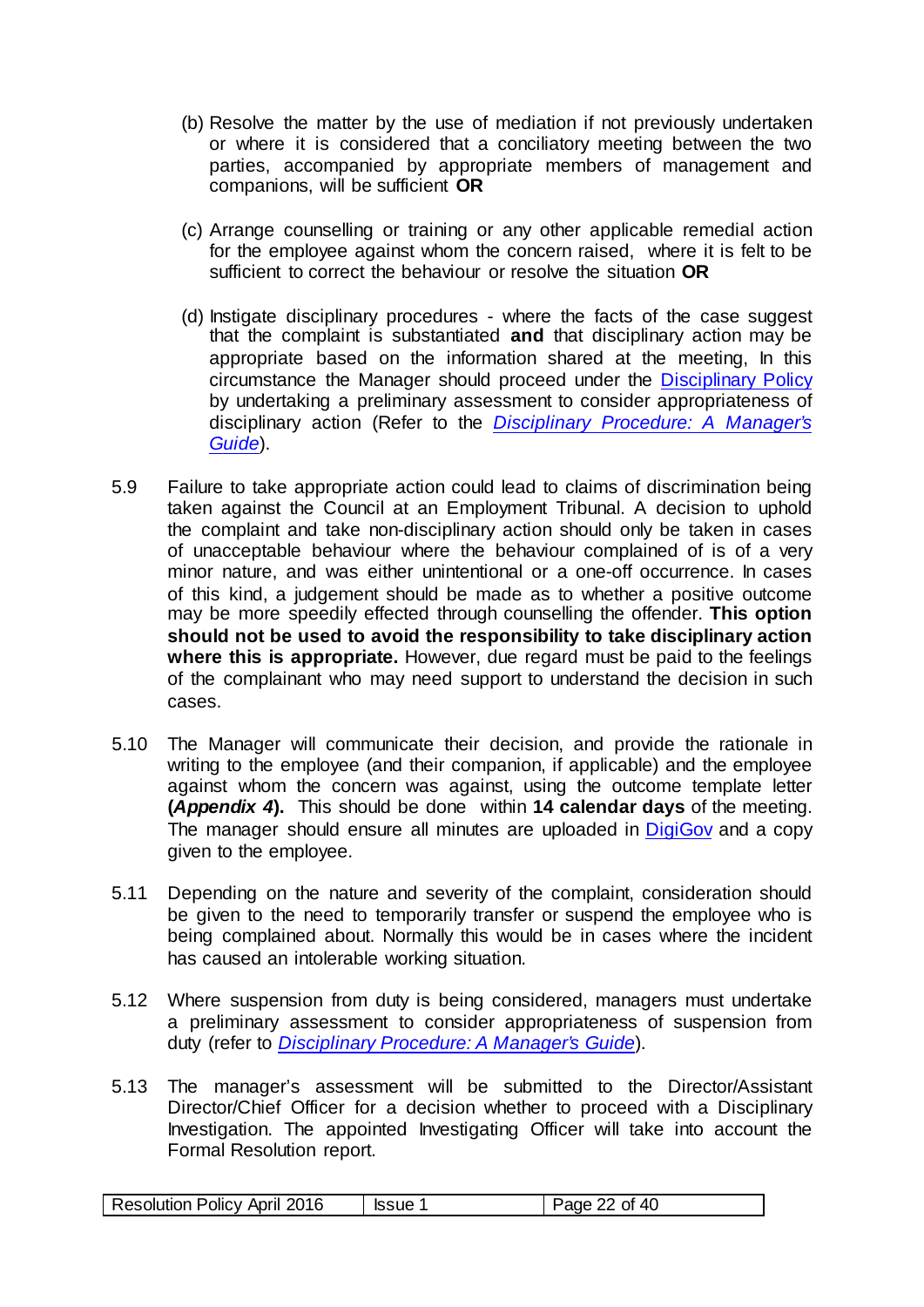- 5.14 It must be clear to all parties however, that disciplinary procedures will only be invoked when a management assessment finds this to be the appropriate cause of action i.e. disciplinary action is not an automatic outcome of using the formal procedure.
- 5.15 Where the decision is to uphold the concern and instigate disciplinary proceedings, the complainant may experience mixed feelings, and it is important to be aware of this and to continue to offer counselling and support.
- 5.16 Where the Council's [Disciplinary Policy](http://edrms.cardiff.gov.uk/sites/HR/Documents/Disciplinary%20Policy.pdf) is invoked as a result of a concern of unacceptable behaviour, the normal channels of appeal will be open to the individual subject to any disciplinary sanction in relation to decisions on disciplinary penalties and to any sanctions imposed.

# <span id="page-22-0"></span>**APPEAL**

- 5.17 If the employee is dissatisfied with the decision communicated to them, they have a right of Appeal. Employees with access to [DigiGov](http://cmsweb.cardiff.gov.uk/cardiff/content.asp?nav=5184&parent_directory_id=3094&id=32001&Language=) can lodge an appeal using the system. Employees not on DigiGov will need to complete and return the *[Resolution Appeal Form](#page-32-0)* (*[RSA](#page-32-0)*) (*Appendix 3*) which will be included with the decision letter. This must be initiated within **14 calendar days** of the decision being communicated.Employees will need to identify the grounds on which they are appealing and provide details to support those grounds. The completed form must justify the grounds for the appeal in that there was either :
	- a) **A PROCEDURAL FLAW** clearly indicating what the flaw was and how the policy was not correctly followed / applied; and / or
	- b) The **FINDINGS** were inconsistent with the evidence presented, providing written reasons for this; and / or
	- c) **NEW EVIDENCE** has come to light either since, or not considered at the formal resolution meeting, providing written reasons how this could have a bearing on the case.
- 5.18 The requirement for indicating the grounds of appeal on the form is to ensure that the appeal can focus on the principle concern(s) of concern thus speeding up the process for **all** parties. Failure to fully complete and return this form could result in a delay to the Appeal Hearing being heard (refer to the *[Disciplinary Policy](http://edrms.cardiff.gov.uk/sites/HR/Documents/Disciplinary%20Policy.pdf)*)

# <span id="page-22-1"></span>**APPEAL RESOLUTION MEETING**

5.19 To allow concerns to be resolved locally, the appeal will involve a more senior manager, if necessary from outside the Directorate. They will make initial contact with the employee (and their companion, if applicable) as soon as is possible but not later than **14 calendar days** after receiving the request in their DigiGov worklist. Also present at this meeting will be HR People Services and a confidential note taker (arranged by the manager).

| 2016<br>-40<br>0t<br>9112<br>ю |                                |  |
|--------------------------------|--------------------------------|--|
|                                | <b>Resolution Policy April</b> |  |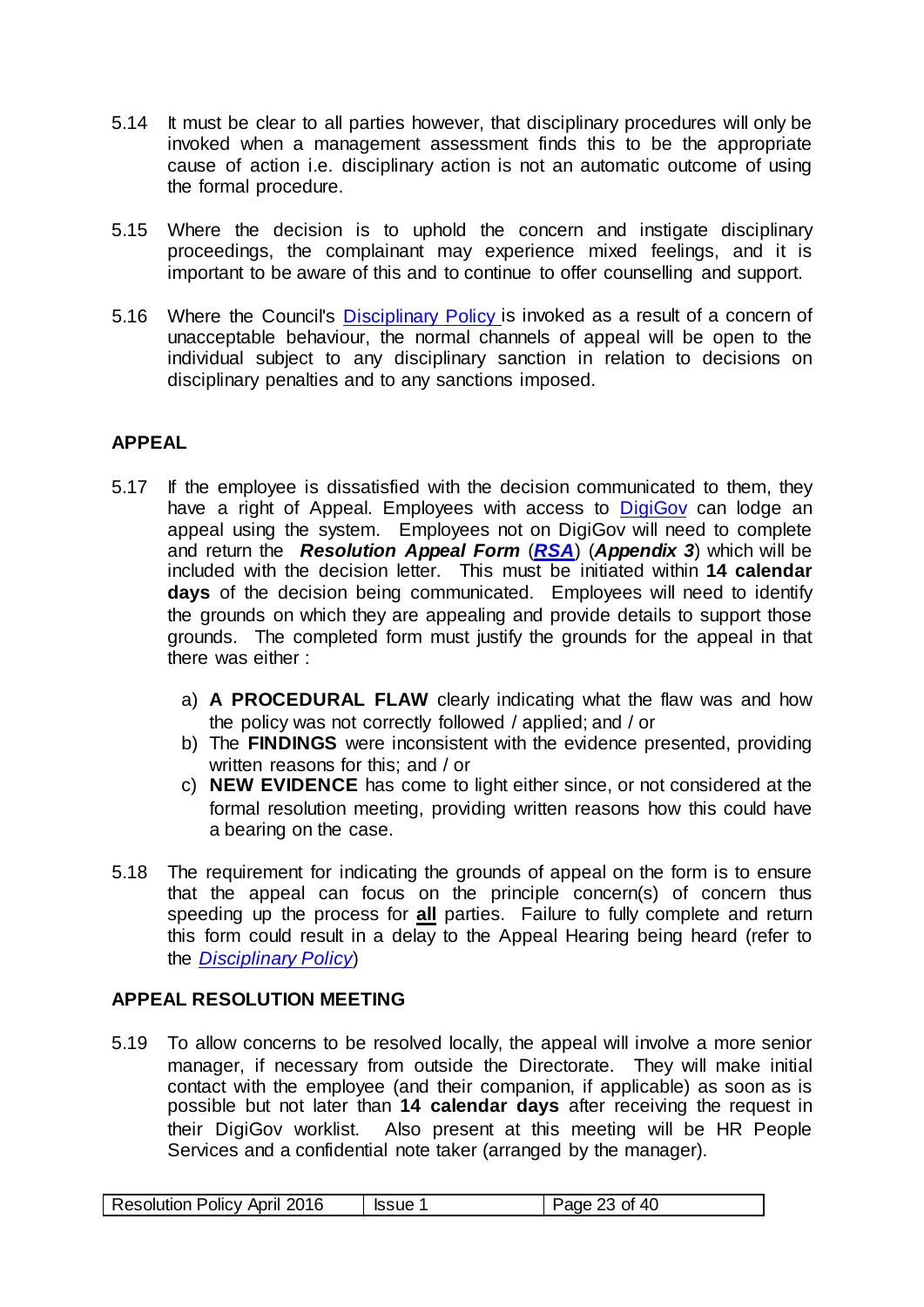# **FORMAT OF MEETING**

5.20 The purpose of the meeting is to enable the manager to consider the employee's presentation only on the points raised for the appeal, including any relevant documentation. Generally the appeal resolution meeting will follow the same format as the formal resolution meeting (refer to *paragraph 5.7*).

# **COMMUNICATION OF APPEAL DECISION**

5.21 The manager, after due consideration of the concern will communicate their decision and provide the rationale in writing to the employee (and their companion, if applicable) using the appeal outcome template letter *[\(Appendix](#page-34-0)  [4\).](#page-34-0)* This should be done within **14 calendar days** of the meeting. This decision will be final and there are no other appeal rights within the Council.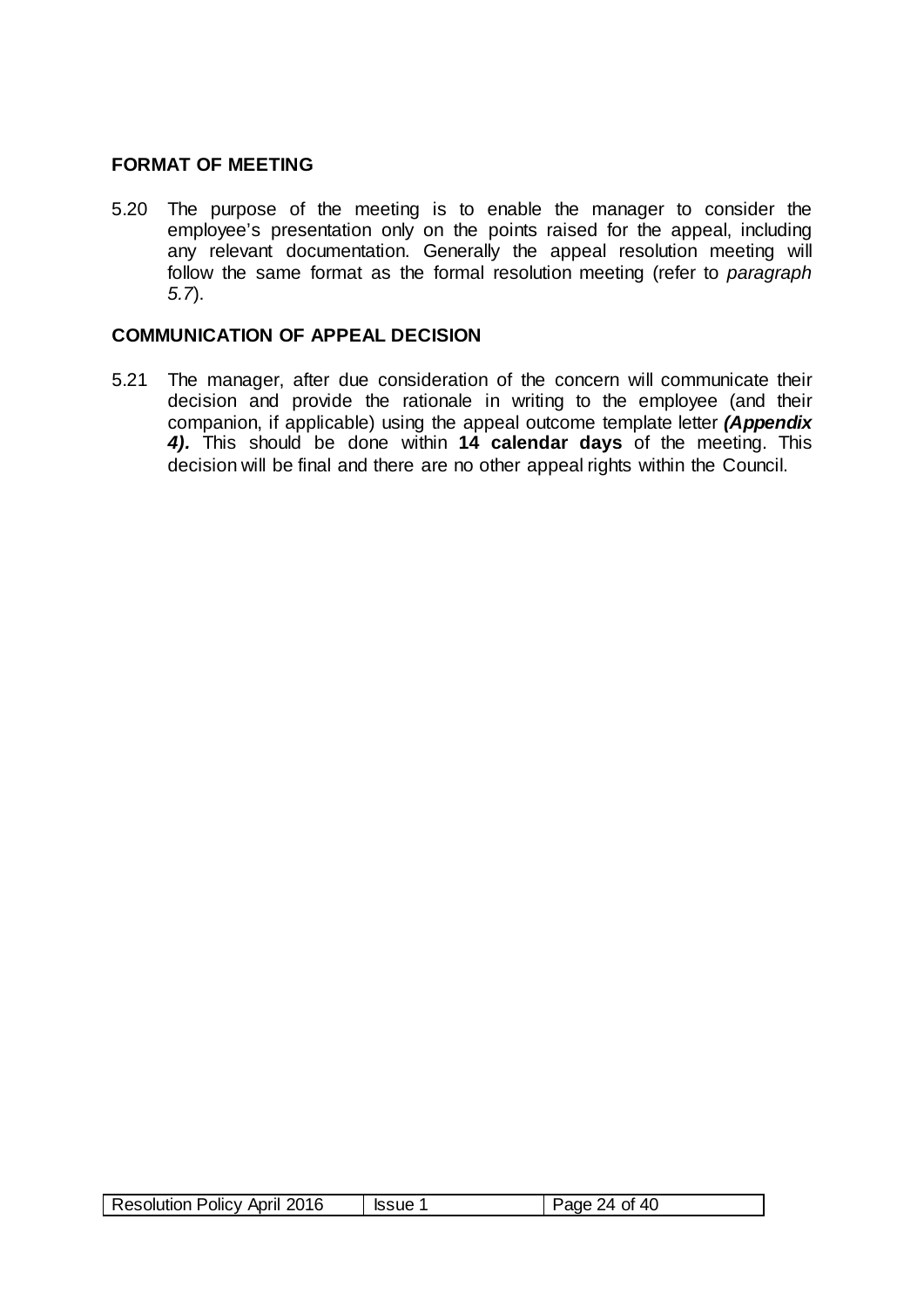# **SECTION 6 UNACCEPTABLE BEHAVIOUR IN SERVICE DELIVERY BY SERVICES USERS/CONTRACTORS**

Where an employee of the Council experiences unacceptable behaviour not by another employee of the Council, but by a service user/contractor, refer to the following policies:

- <span id="page-24-0"></span>• [Violence at Work Policy](http://edrms.cardiff.gov.uk/sites/HR/Documents/Violence%20at%20Work.pdf)
- [Comments, Complaints and Compliments Policy](http://vmweb2.cardiff.gov.uk/cis2/viewdocument.php?id=18877)
- Redeployment Policy and Procedure

| <b>Resolution Policy April 2016</b><br>40<br>$25$ of<br><b>Issue</b><br>'ane |
|------------------------------------------------------------------------------|
|------------------------------------------------------------------------------|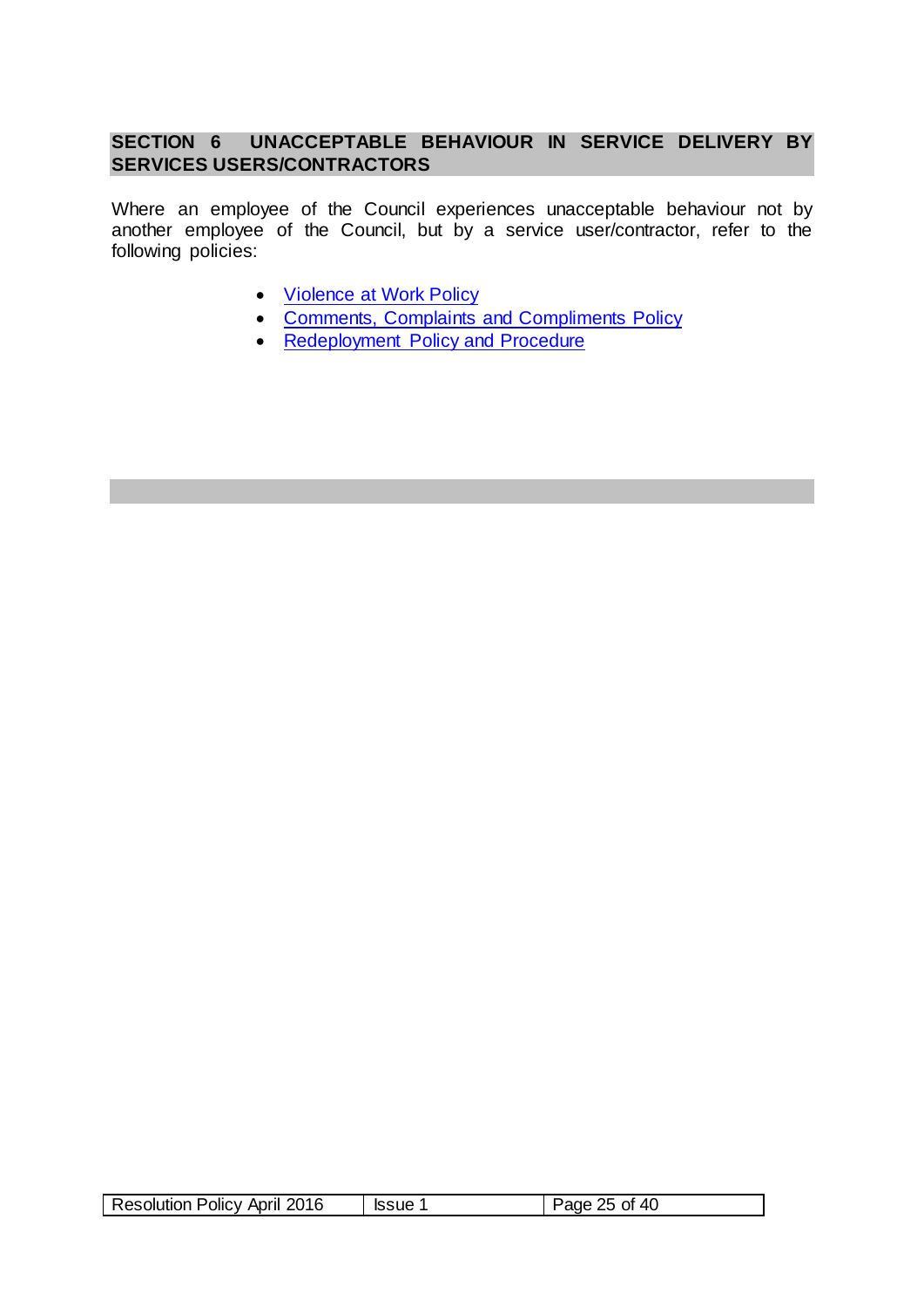# <span id="page-25-0"></span>**SECTION 7 – ADDITIONAL GUIDANCE**

#### **Related Policies and documents**

| <b>Document</b>                                    |
|----------------------------------------------------|
| <b>Attendance and Wellbeing Policy</b>             |
| <b>Comments, Complaints and Compliments Policy</b> |
| <b>Disciplinary Policy</b>                         |
| <b>Domestic Violence and Abuse Policy</b>          |
| <b>Employee Charter</b>                            |
| <b>Equal Opportunities Policy</b>                  |
| <b>Local Government Wales Code of Conduct</b>      |
| <b>Redeployment Policy</b>                         |
| <b>Regrading Policy</b>                            |
| Social Media and Online Participation Policy       |
| <b>Stress Management Policy</b>                    |
| <b>Violence at Work Policy</b>                     |
| <b>Whistleblowing Policy</b>                       |

#### **Additional Guidance and Support**

#### **Internal**

- [Employee Counselling Service](http://edrms.cardiff.gov.uk/sites/HR/Articles/Employee%20Counselling%20Service.aspx)
- [Employee Assistance Programme](http://edrms.cardiff.gov.uk/sites/HR/Articles/New%20Employee%20Assistance%20Programme.aspx)
- [Disciplinary Procedure: A Manager's Guide](http://edrms.cardiff.gov.uk/sites/HR/Documents/Disciplinary%20Policy%20-%20A%20Manager%E2%80%99s%20Guide.pdf)
- [LGBT Employees Group](mailto:LGBT%20Network%20Group%20%3cLGBTstaffgroup@cardiff.gov.uk%3e)
- [Disabled Employees](mailto:Disability%20Network%20%3cdisabledemployeesgroup@cardiff.gov.uk%3e)
- [Black and Minority Ethnic Employees](mailto:BME%20Network%20%3cBMEemployeegroup@cardiff.gov.uk%3e)
- [Women in Cardiff Council](mailto:Women%20in%20Cardiff%20Council)
- [Employees who are Carers](mailto:Employees%20who%20are%20Carers)

#### **External**

- [Mediation: A protocol for the use of Internal workplace mediation in Local](http://www.google.co.uk/url?sa=t&rct=j&q=&esrc=s&source=web&cd=1&cad=rja&uact=8&ved=0ahUKEwi1hOyv-cbLAhXC6xQKHcGLAIkQFggcMAA&url=http%3A%2F%2Fwww.wlga.gov.uk%2Fdownload.php%3Fid%3D5823%26l%3D1&usg=AFQjCNEoB3lc2qf9ceIqB4DMM4dc8NuNcAhttp://www.wlga.gov.uk/)  [Government in Wales](http://www.google.co.uk/url?sa=t&rct=j&q=&esrc=s&source=web&cd=1&cad=rja&uact=8&ved=0ahUKEwi1hOyv-cbLAhXC6xQKHcGLAIkQFggcMAA&url=http%3A%2F%2Fwww.wlga.gov.uk%2Fdownload.php%3Fid%3D5823%26l%3D1&usg=AFQjCNEoB3lc2qf9ceIqB4DMM4dc8NuNcAhttp://www.wlga.gov.uk/)
- Discipline and [Grievances at Work: An ACAS guide](http://www.acas.org.uk/index.aspx?articleid=2179http://www.acas.org.uk/index.aspx?articleid=2174)
- [Managing conflict at](http://www.acas.org.uk/index.aspx?articleid=1218http://www.acas.org.uk/media/pdf/h/r/Managing-conflict-at-work-advisory-booklet.pdf) Work (ACAS)
- [Mediation: A guide for Trade Union representatives TUC/ACAS](http://www.google.co.uk/url?sa=t&rct=j&q=&esrc=s&source=web&cd=1&cad=rja&uact=8&ved=0ahUKEwizopbf-cbLAhVCuBQKHcLoBlkQFggcMAA&url=http%3A%2F%2Fwww.acas.org.uk%2Fmedia%2Fpdf%2Fm%2F7%2FAcas_TUC_Mediation_Guide_AUGUST_2010_(Final).pdf&usg=AFQjCNG9GV0UB67C-_da1LvfboJmhVHoAw)
- [Equality and Human Rights Commission](http://www.equalityhumanrights.com/)
- [Hate Crime Reporting Service \(Safer Wales\)](http://www.saferwales.com/)
- [MIND](http://www.mind.org.uk/)
- [Live Fear Free](http://livefearfree.gov.wales/?lang=en)
- [Education Support Partnership](https://www.educationsupportpartnership.org.uk/)

| Resolution Policy April 2016 | <b>Issue</b> | Page 26 of 40 |
|------------------------------|--------------|---------------|
|------------------------------|--------------|---------------|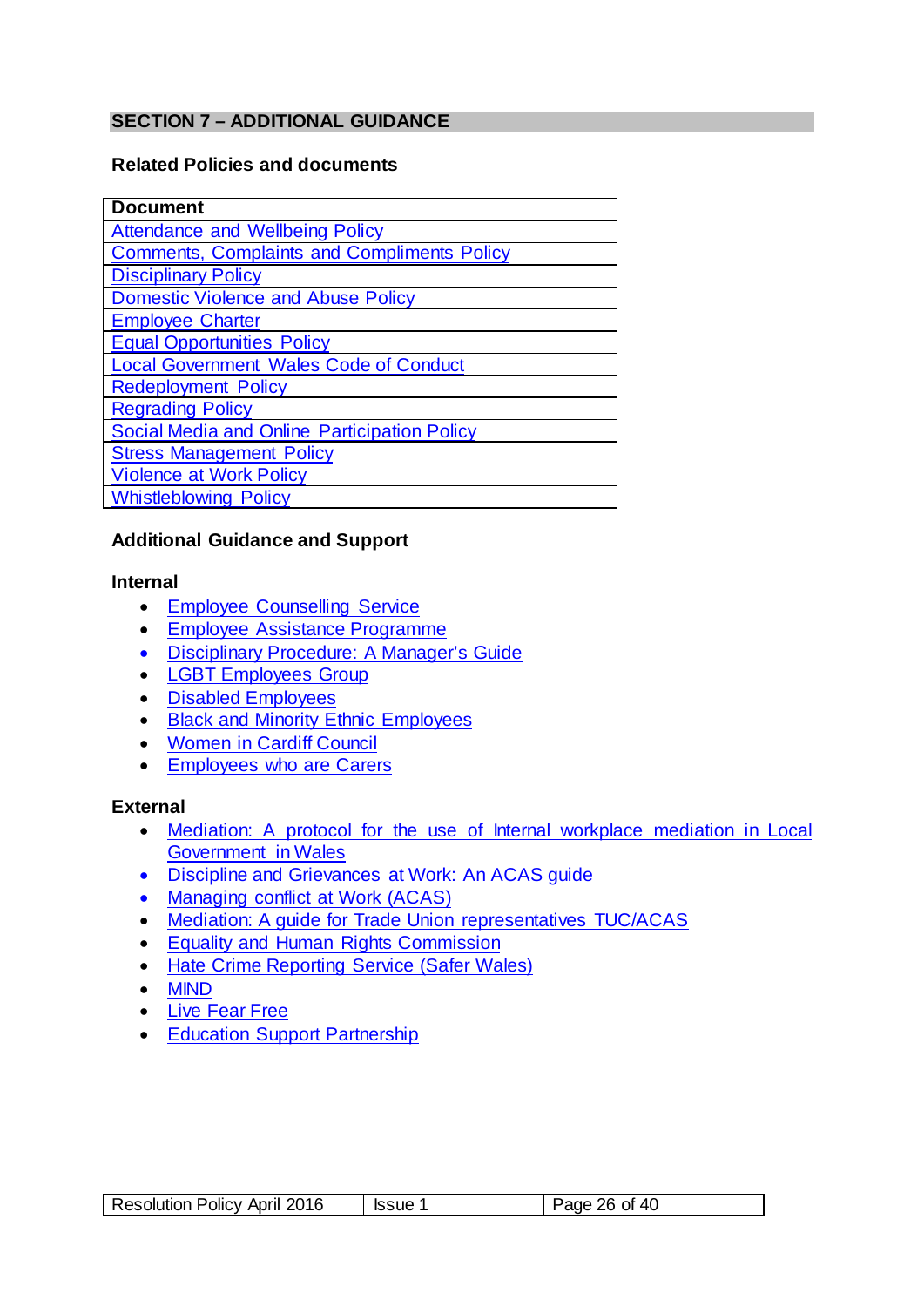#### <span id="page-26-0"></span>**APPENDIX 1 DEFINITIONS**

- **1.0 Unacceptable behaviour** can range from violence and bullying to more subtle behaviour such as ignoring an individual at work. It can subject an individual or a group to unwelcome attention, intimidation, ridicule, offence or loss of privacy. It is unwanted by the recipient and continues after an It is unwanted by the recipient and continues after an objection is made, although a single incident may be serious enough to constitute harassment and justify a concern being raised. There are certain forms of unacceptable behaviour, which, in the interest of clarity, are explained below.
- **2.0 Harassment** The Council will regard harassment as being any of the following:
	- Unwanted conduct, whether verbal or not, which affects the dignity of the individual at work; or
	- Any form of verbal or non-verbal conduct which could be regarded as bullying or intimidating behaviour.
	- Unwanted conduct or behaviour witnessed by others- the "*third party*" effect.

Harassment can take many forms and can exist where any of the circumstances outlined above apply. It can be visual (including electronic transmission), verbal or physical and may be focussed on an individual's sex, race, ethnic group, religion, personal beliefs, nationality, sexual exclusion, and/or physical contact.

[The Equality Act 2010 \(Section 26\)](mailto:http://www.legislation.gov.uk/ukpga/2010/15/section/26) uses a single definition of harassment to cover the relevant protected characteristic as '*unwanted conduct related to a relevant protected characteristic, which has the purpose or effect of violating an individual's dignity or creating and intimidating, hostile, degrading, humiliating or offensive environment for that individual'*.

The relevant protected characteristics are age, disability, gender reassignment, race, religion or belief, sex and sexual orientation.

The most commonly experienced forms of harassment are:

**3.0 Bullying** - is a psychological form of persecution, which is present behind all forms of harassment and discrimination. Where it has a focus such as race or gender it becomes racial or sexual discrimination or harassment. Where it has no such focus, it is bullying. It may be characterised as offensive, intimidating, malicious or insulting behaviour, an abuse or misuse of power through means that undermine, humiliate, denigrate or injure the recipient.

Examples of bullying / harassing behaviour include:

- Spreading malicious rumours, or insulting someone by word or behaviour
- Copying memos that are critical about someone to others who do not need to know

| Resolution Policy April 2016 | <b>Issue 1</b> | Page 27 of 40 |
|------------------------------|----------------|---------------|
|                              |                |               |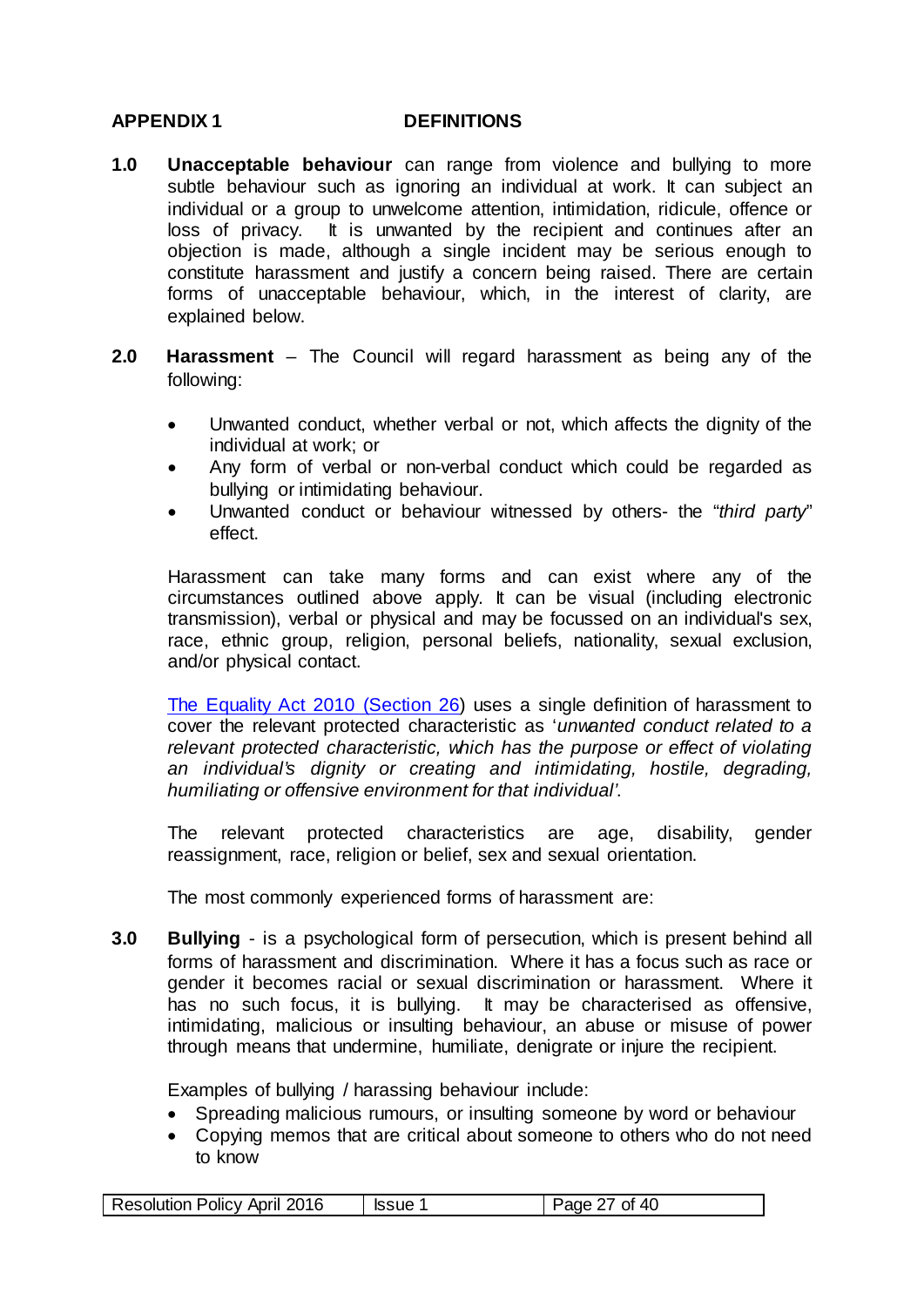- Ridiculing or demeaning someone picking on them or setting them up to fail
- Exclusion or victimisation
- Unfair treatment
- Overbearing supervision or other misuse of power or position
- Unwelcome sexual advances touching, standing too close, and the display of offensive materials, asking for sexual favours, making decisions on the basis of sexual advances being accepted or rejected
- Making threats or comments about job security without foundation
- Deliberating undermining a competent worker by overloading and constant criticism
- Preventing individuals progressing by intentionally blocking promotion or training opportunities

Bullying and harassment are not necessarily face to face. They may also occur in written communications, email, phone and automatic supervision methods such as computer recording of downtime from work or the number of calls handled if these are not applied to all workers (refer to the *[Social Media](http://vmweb2.cardiff.gov.uk/cis2/viewdocument.php?id=66639)  [and Online Participation](http://vmweb2.cardiff.gov.uk/cis2/viewdocument.php?id=66639) Policy*)

Bullying and harassment can make someone feel anxious and humiliated. Feelings of anger and frustration at being unable to cope may be triggered. Some people may try to retaliate in some way. Others may become frightened and de-motivated. Stress, loss of self-confidence and self-esteem caused by harassment or bullying can lead to job insecurity, illness, absence from work, and even resignation. Almost always job performance is affected and relations in the workplace suffer.

- **4.0 Other forms of unacceptable behaviour** the following are further examples of specific types of harassment or bullying:
	- Any derogatory or offensive behaviour or language which relates directly to political beliefs or membership of a trade union, and real or suspected infection with HIV
	- Any derogatory or offensive behaviour or language which relates directly to any medical condition e.g.real or suspected infection with HIV
	- Inappropriate reference to a person's appearance or character traits, invasion of privacy or practical jokes which cause physical or psychological distress
	- Conduct that is derogatory, patronising, belittling or humiliating to others and is therefore, inappropriate in an environment which is committed to encouraging opportunity for personal and intellectual development
	- Any pattern of behaviour or verbal and non verbal communication that unjustifiably causes distress, patronises, offends, unfairly excludes or insults an individual, directly or indirectly

| Resolution Policy April 2016 | lssue 1 | Page 28 of 40 |
|------------------------------|---------|---------------|
|------------------------------|---------|---------------|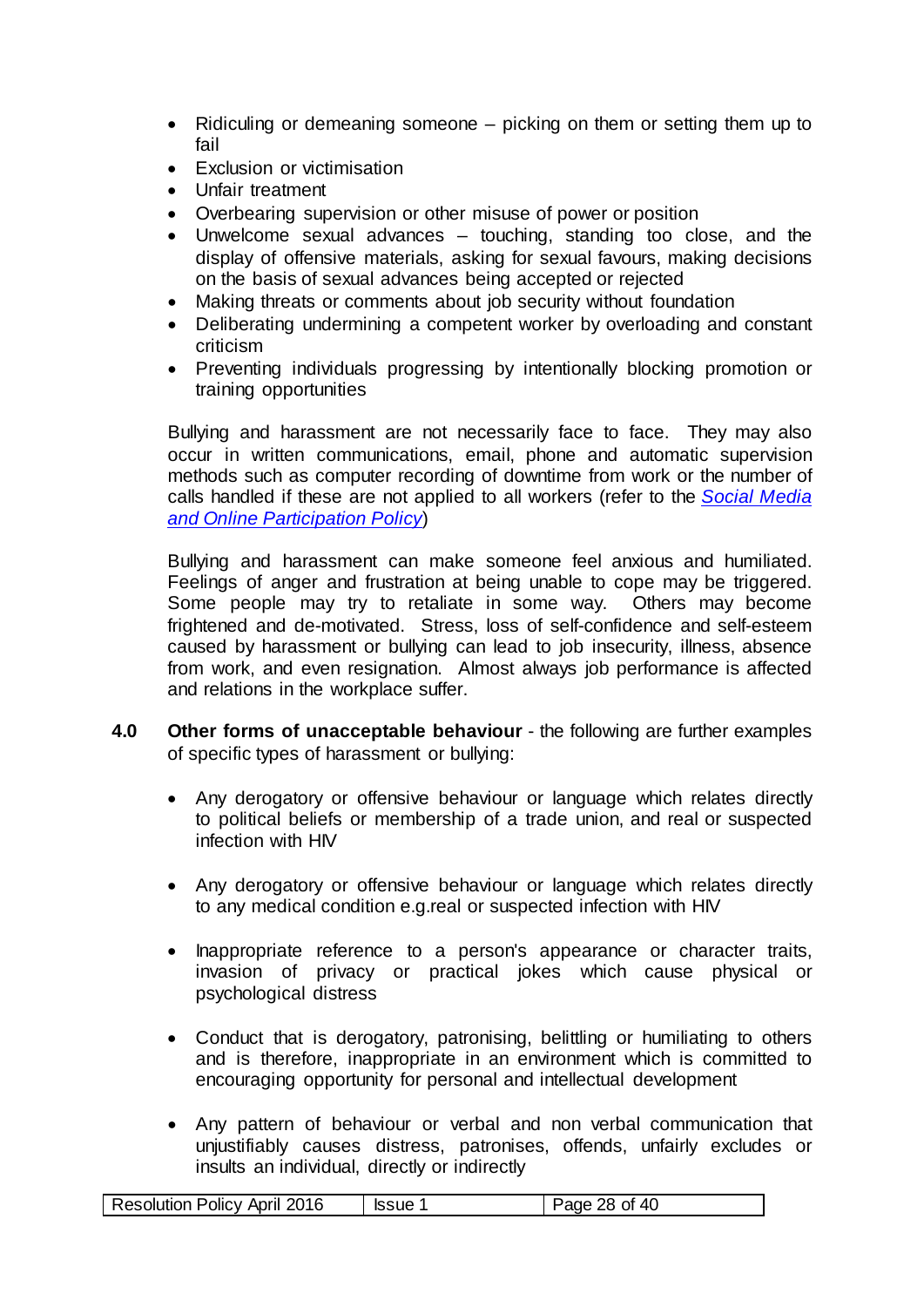#### **5.0 Victimisation**

The Council undertakes to support and protect anyone seeking advice, making a concern of unacceptable behaviour, or assisting in an investigation, from the threat of victimisation. Retaliation against an individual involved in such proceedings is a disciplinary offence and will not be tolerated. Where appropriate either this policy **or** the Council's [Whistleblowing Policy](http://edrms.cardiff.gov.uk/sites/HR/Documents/Whistleblowing%20Policy%20-%20v6.1%20%20Jan%2015.pdf) will apply.

|  | <b>Resolution Policy April 2016</b> | lssue <sup>1</sup> | Page 29 of 40 |
|--|-------------------------------------|--------------------|---------------|
|--|-------------------------------------|--------------------|---------------|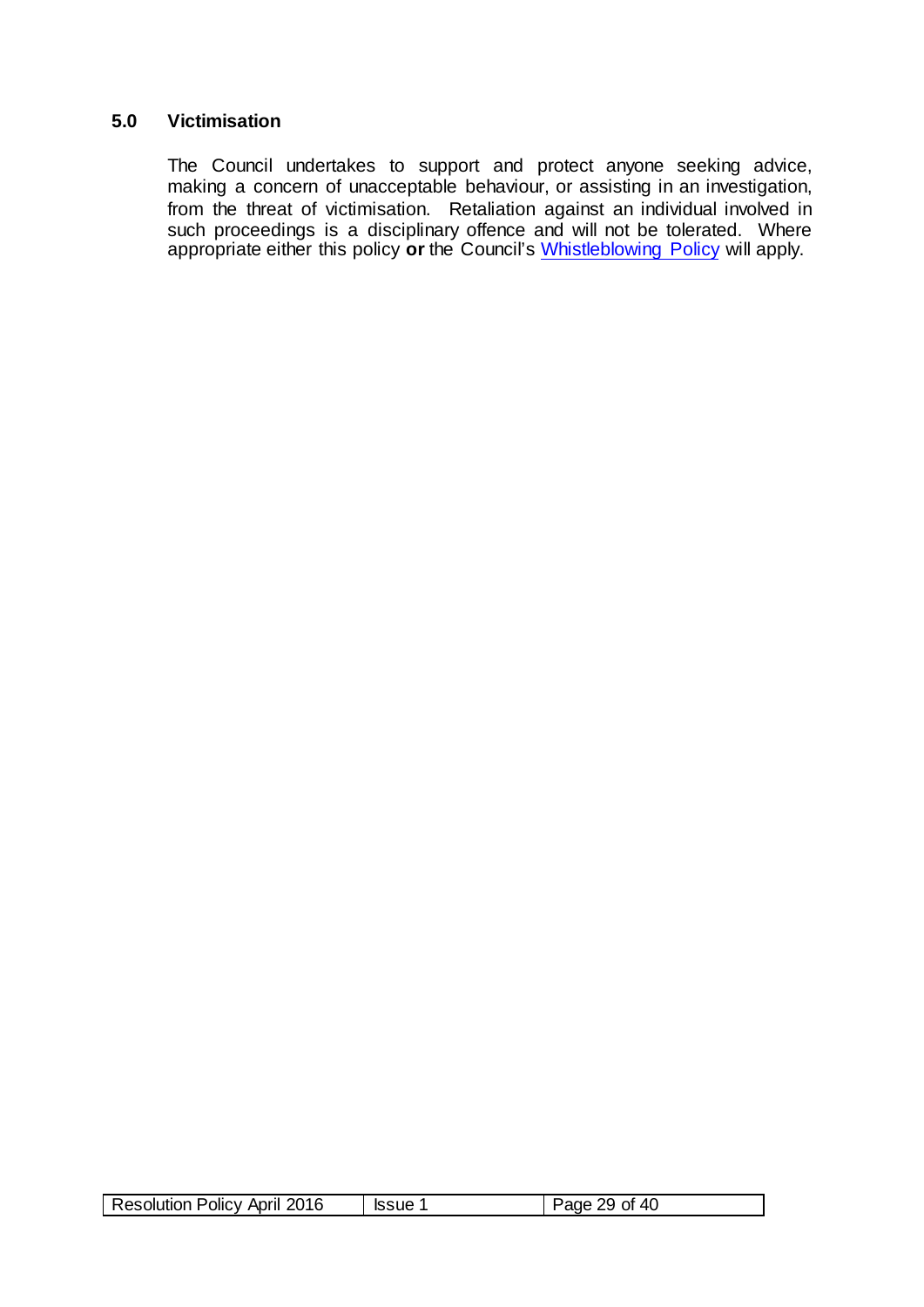#### <span id="page-29-0"></span>**APPENDIX 2**

# **THE CITY OF CARDIFF COUNCIL FORMAL RESOLUTION APPLICATION (RS1)**

# **EMPLOYEE INFORMATION:**

| Full Name:          | Employee No.:           |
|---------------------|-------------------------|
| Job Title:          |                         |
| Directorate/School: |                         |
| Line Manager:       | Line Manager's Manager: |

# **WHAT STEPS HAVE YOU TAKEN TO RESOLVE THE MATTER INFORMALLY ?**

(include dates of meeting with manager and/ or other relevant persons)

| <b>HAVE YOU TRIED MEDIATION?</b> | Yes $\Box$ No $\Box$ If No, why? |  |
|----------------------------------|----------------------------------|--|
|                                  |                                  |  |
|                                  |                                  |  |

### **LINK TO OTHER PROCESSES:**

| Is this concern related to any other process?  | Yes $\Box$ No $\Box$ If Yes, which process |
|------------------------------------------------|--------------------------------------------|
| Please provide details:                        |                                            |
|                                                |                                            |
|                                                |                                            |
|                                                |                                            |
| Resolution Policy April 2016<br><b>Issue 1</b> | Page 30 of 40                              |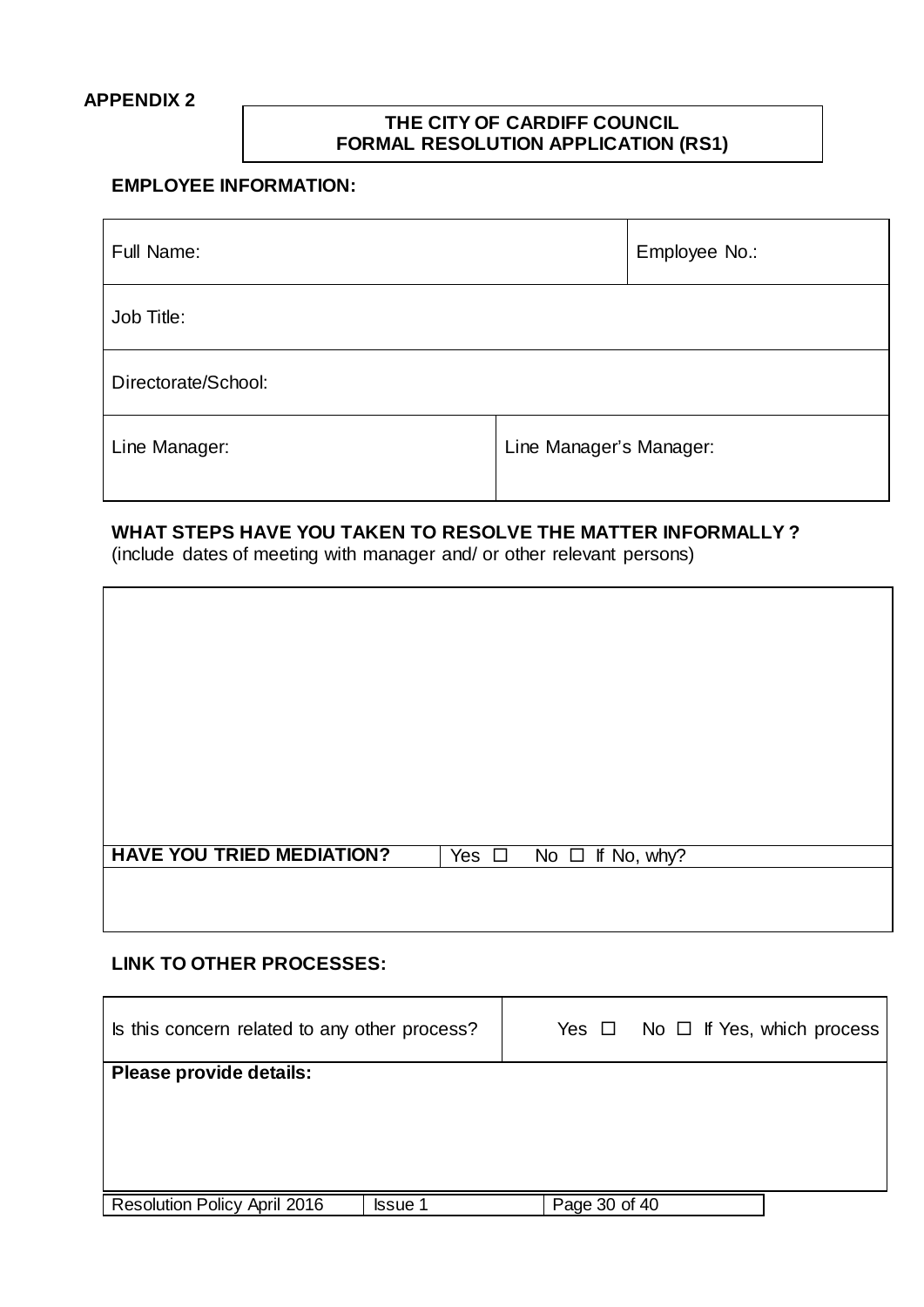# **TYPE OF CONCERN:**

| Individual concern: | Collective concern:                                                                                                                     |
|---------------------|-----------------------------------------------------------------------------------------------------------------------------------------|
| Yes ロ No ロ          | Yes $\Box$ No $\Box$                                                                                                                    |
|                     | Please attach a page listing all the names,<br>employee number and job titles of the other<br>people who are party to this application. |

# **CONCERN AGAINST:**

An employee(s): Yes  $\Box$  No  $\Box$ (please provide names and job titles)

# **NATURE OF PERCEIVED CONCERN:**

• Please list using bullet points:

Please supply full details of your concern on a separate sheet and attach it to this form. Copies of any relevant documents that relate to this concern should also be attached to the form.

# **PLEASE NOTE:**

**(1) The Resolution Meeting will only relate to concerns raised on the RS1 form. (2) Where your concern is against another individual or individual(s) then they will be provided with a copy of this form to enable them to respond to the allegations.**

#### **WITNESSES**

| Can you supply the names of any individuals who are willing to act as witnesses? |
|----------------------------------------------------------------------------------|
| Please list using bullet points:<br>$\bullet$                                    |
|                                                                                  |
|                                                                                  |
|                                                                                  |
|                                                                                  |

| <b>Resolution Policy April 2016</b><br>Page 31 of 40<br><b>Issue 1</b> |
|------------------------------------------------------------------------|
|------------------------------------------------------------------------|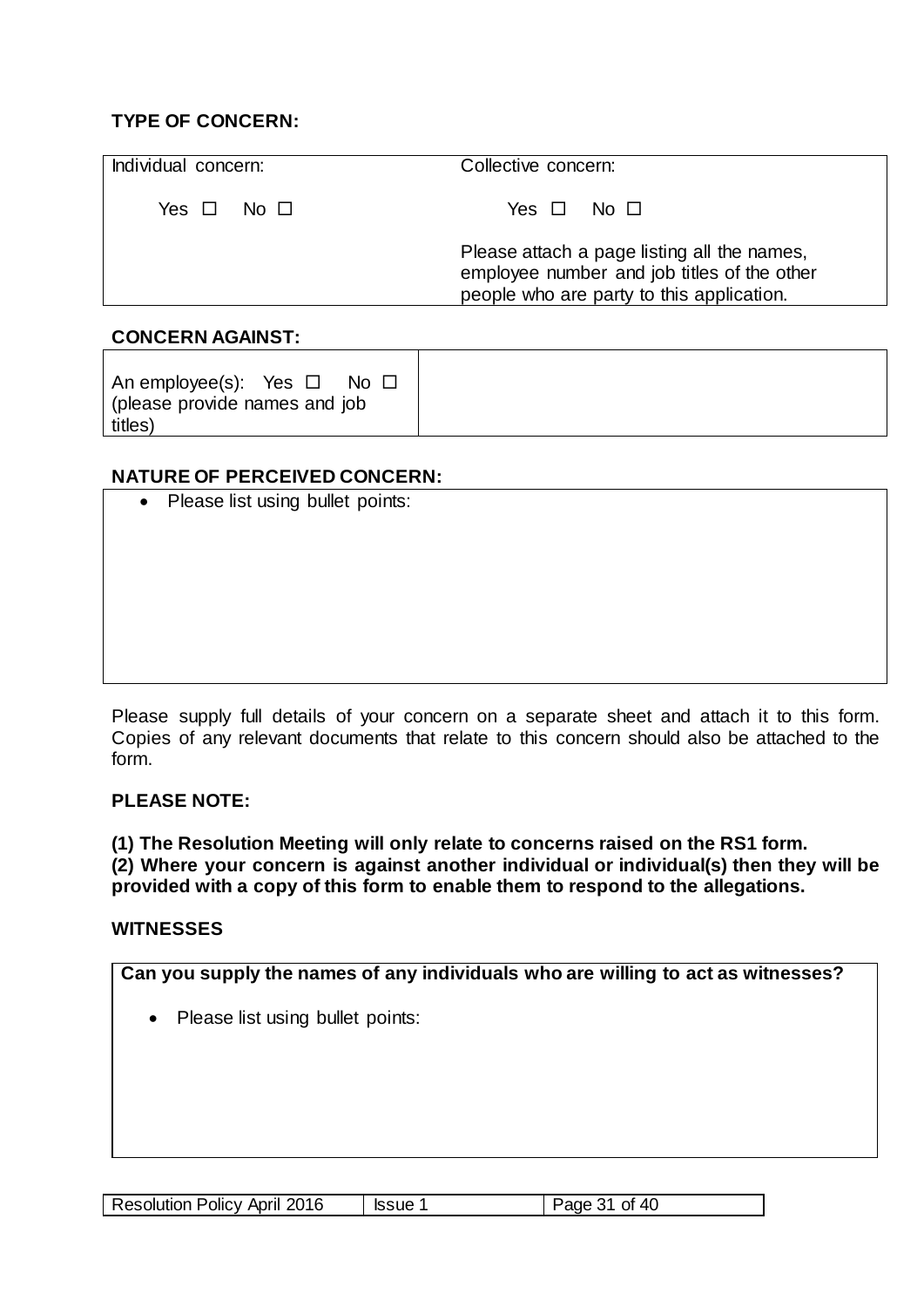#### **WHAT OUTCOME ARE YOU SEEKING IN RELATION TO EACH SPECIFIC CONCERN AS OUTLINED ABOVE?**

Please note that an outcome of disciplinary action may not be necessary or appropriate.

#### **IS IT YOUR INTENTION TO BE ACCOMPANIED?:** YES  $\Box$  NO  $\Box$

(If "Yes", please supply below the name, address and status of your Companion (an employee of the Council, a trade union representative or an official employed by a trade union). Please provide their address below.

| *Companion's name and status: | <b>Contact Details:</b>                      |
|-------------------------------|----------------------------------------------|
|                               | Telephone No: _____<br><b>Work Location:</b> |
|                               |                                              |

**Signed: \_\_\_\_\_\_\_\_\_\_\_\_\_\_\_\_\_\_\_\_\_\_\_\_\_\_\_\_\_\_\_\_\_\_\_Date: \_\_\_\_\_\_\_\_\_\_\_\_\_\_\_\_\_\_\_**

| Resolution Policy April 2016 | lssue <sup>1</sup> | Page 32 of 40 |
|------------------------------|--------------------|---------------|
|------------------------------|--------------------|---------------|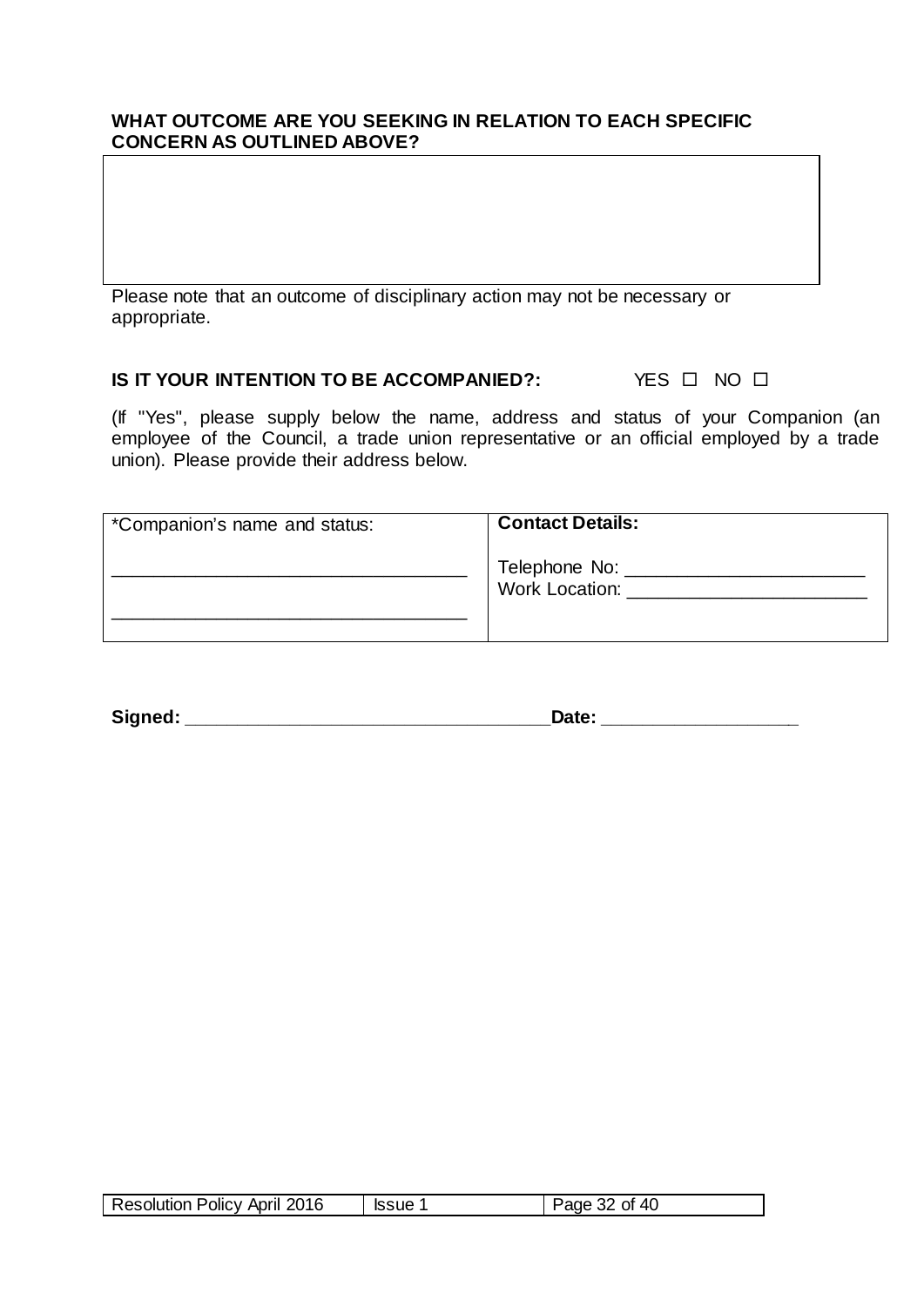#### <span id="page-32-0"></span>**APPENDIX 3**

## **CITY OF CARDIFF COUNCIL FORMAL RESOLUTION APPEAL (RSA)**

| <b>Employee's Name</b>    |                                                                                            | <b>Employee</b><br><b>Number</b> |                 |
|---------------------------|--------------------------------------------------------------------------------------------|----------------------------------|-----------------|
| <b>Job Title</b>          |                                                                                            |                                  |                 |
| <b>Directorate</b>        |                                                                                            |                                  |                 |
| <b>Location</b>           |                                                                                            |                                  |                 |
| Date of Formal            |                                                                                            |                                  |                 |
| <b>Resolution meeting</b> |                                                                                            |                                  |                 |
| <b>Manager of</b>         |                                                                                            |                                  |                 |
| <b>Resolution Meeting</b> |                                                                                            |                                  |                 |
|                           |                                                                                            |                                  |                 |
| appeal?<br>you.           | Do you wish to have representation at the<br>If yes, please state who will be representing | Yes $\Box$                       | No <sub>1</sub> |
| Name:                     |                                                                                            |                                  |                 |

I wish to lodge an appeal against the outcome of the Formal Resolution Meeting held under the Council's Resolution Policy and Procedure. The details of my appeal are shown below.

The reason(s) for my appeal is (please tick those which apply)

- **Procedural Flaw**
- **Findings inconsistent with evidence**
- **New Evidence that has come to light/not previously considered**

Please provide information and detailed reasons as to why you are not satisfied with the original decision.

| Please continue on a separate sheet, if required |  |       |  |
|--------------------------------------------------|--|-------|--|
| Signature:                                       |  | Date: |  |

# PLEASE FORWARD THE COMPLETED FORM TO PERSON NAMED IN THE DECISION LETTER.

| <b>Resolution Policy April 2016</b> | <b>Issue</b> | Page 33 of 40 |
|-------------------------------------|--------------|---------------|
|-------------------------------------|--------------|---------------|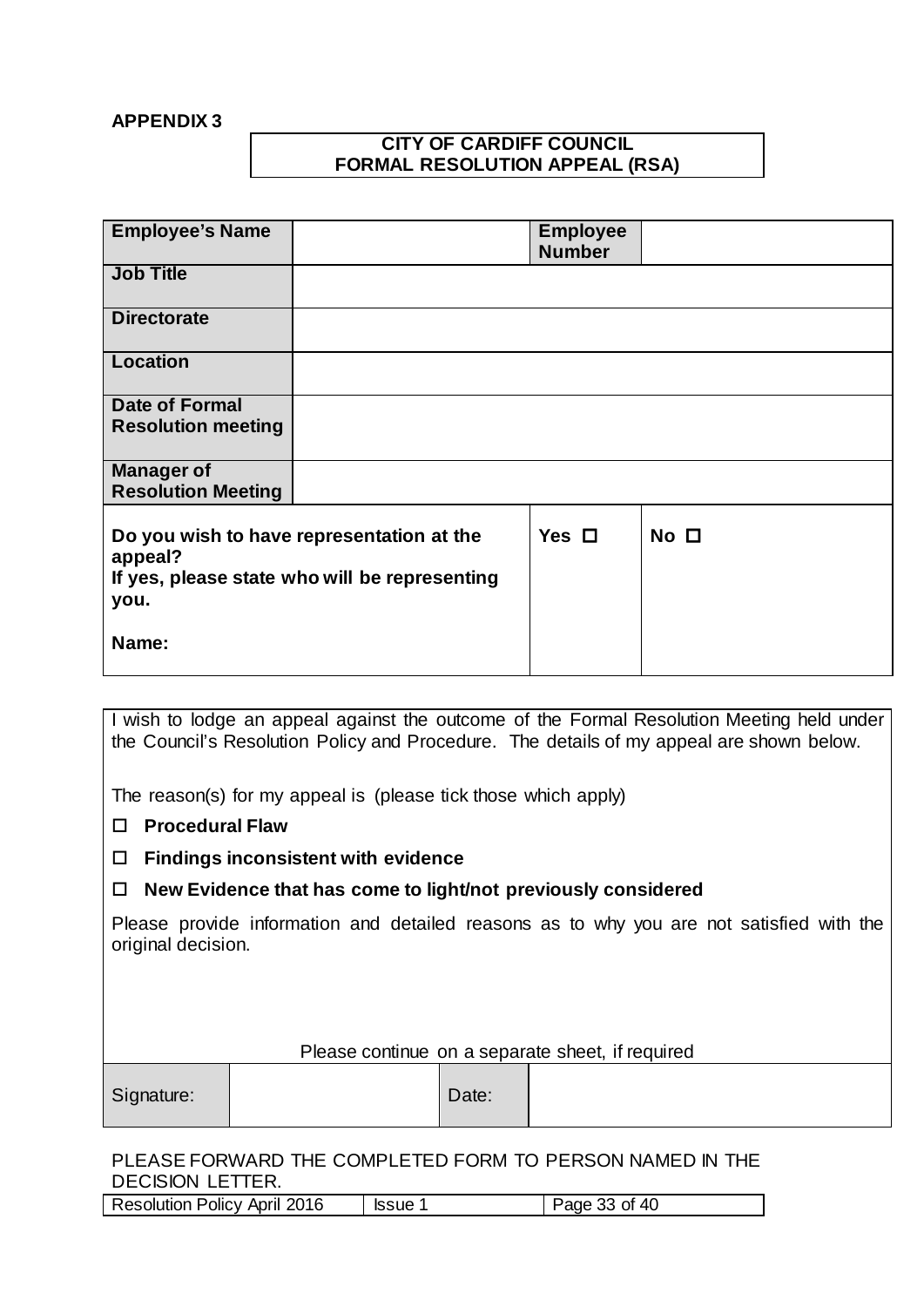| <b>FOR DIRECTORATE USE ONLY</b>                                            |  |
|----------------------------------------------------------------------------|--|
| Date received                                                              |  |
| <b>HR People Services Representative</b><br>Allocated To Advise at Appeal: |  |
| Manager Allocated to Hear the<br>Appeal:                                   |  |
| <b>Appeal Meeting Date:</b>                                                |  |
| Outcome of Appeal:                                                         |  |

| Resolution Policy April 2016 | <b>Issue</b> 1 | Page 34 of 40 |
|------------------------------|----------------|---------------|
|------------------------------|----------------|---------------|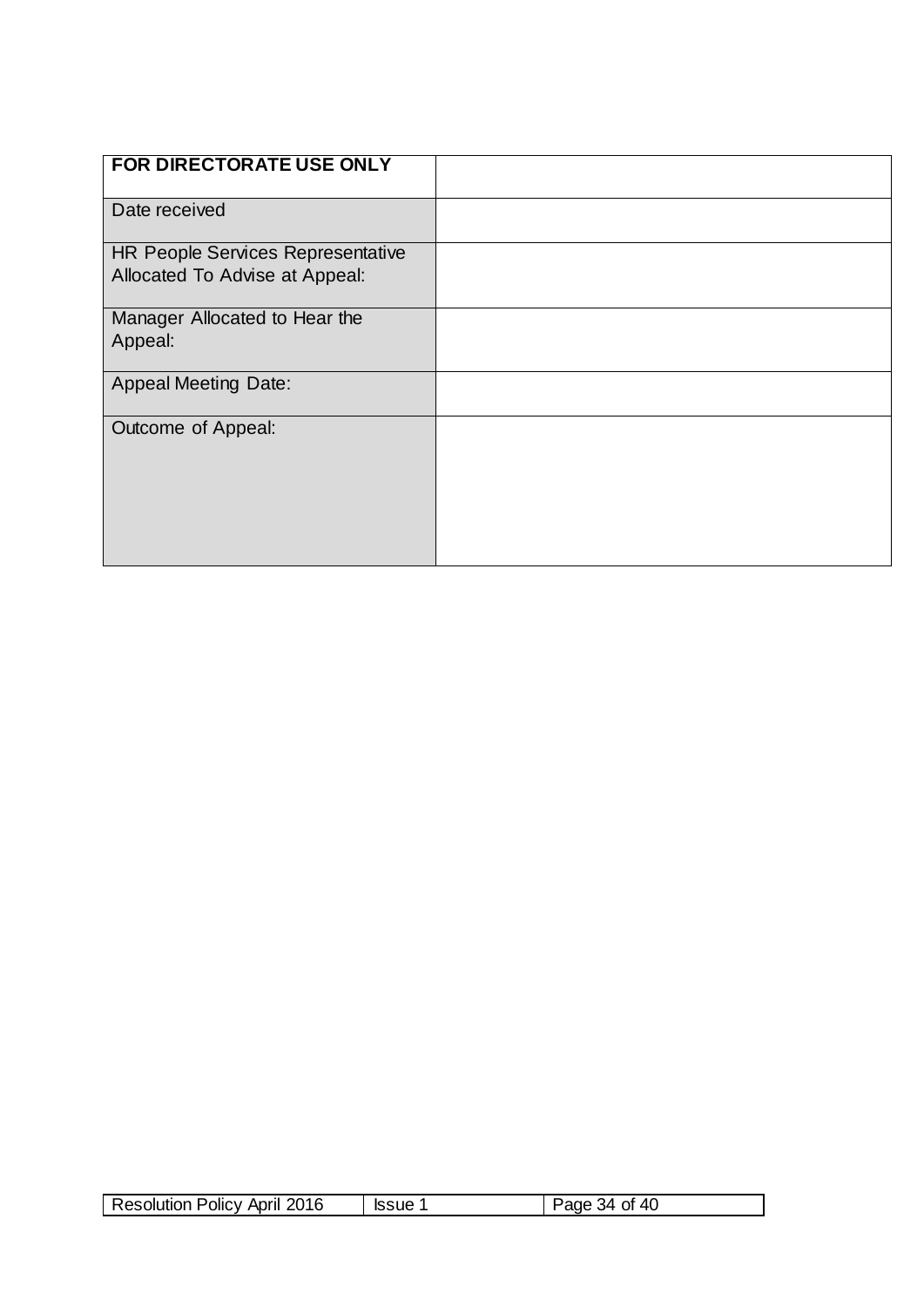# <span id="page-34-0"></span>**APPENDIX 4 STANDARD LETTERS**

My Ref: 4.C.452/1 *INVITE TO EMPLOYEE RAISING CONCERN*

Date:

#### **PRIVATE AND CONFIDENTIAL**

Name **Address** 

Dear

#### **RESOLUTION MEETING**

In response to your Formal Resolution Application form (RS1) submitted (date), I would like to meet with you to discuss your concern. (Name) from HR People Services and (Name) will also attend to take the minutes.

I will meet with you separately from the employee you have raised a concern against.

The details of the meeting are as follows:

**Date: Time: Location:**

Your concern is being considered in accordance with the formal procedure of the Resolution Policy, a copy of which is enclosed for your attention.

You have the right to be accompanied by a companion (an employee of the Council, a trade union representative or an official employed by a trade union). Please note that if you are being accompanied by an employee of the Council they will need to obtain permission from their line manager for time off to attend.

Could you please confirm that you will be able to attend the meeting and do not hesitate to contact me if you require any further information.

Yours sincerely

| Resolution Policy April 2016 | <b>Issue 1</b> | Page 35 of 40 |
|------------------------------|----------------|---------------|
|------------------------------|----------------|---------------|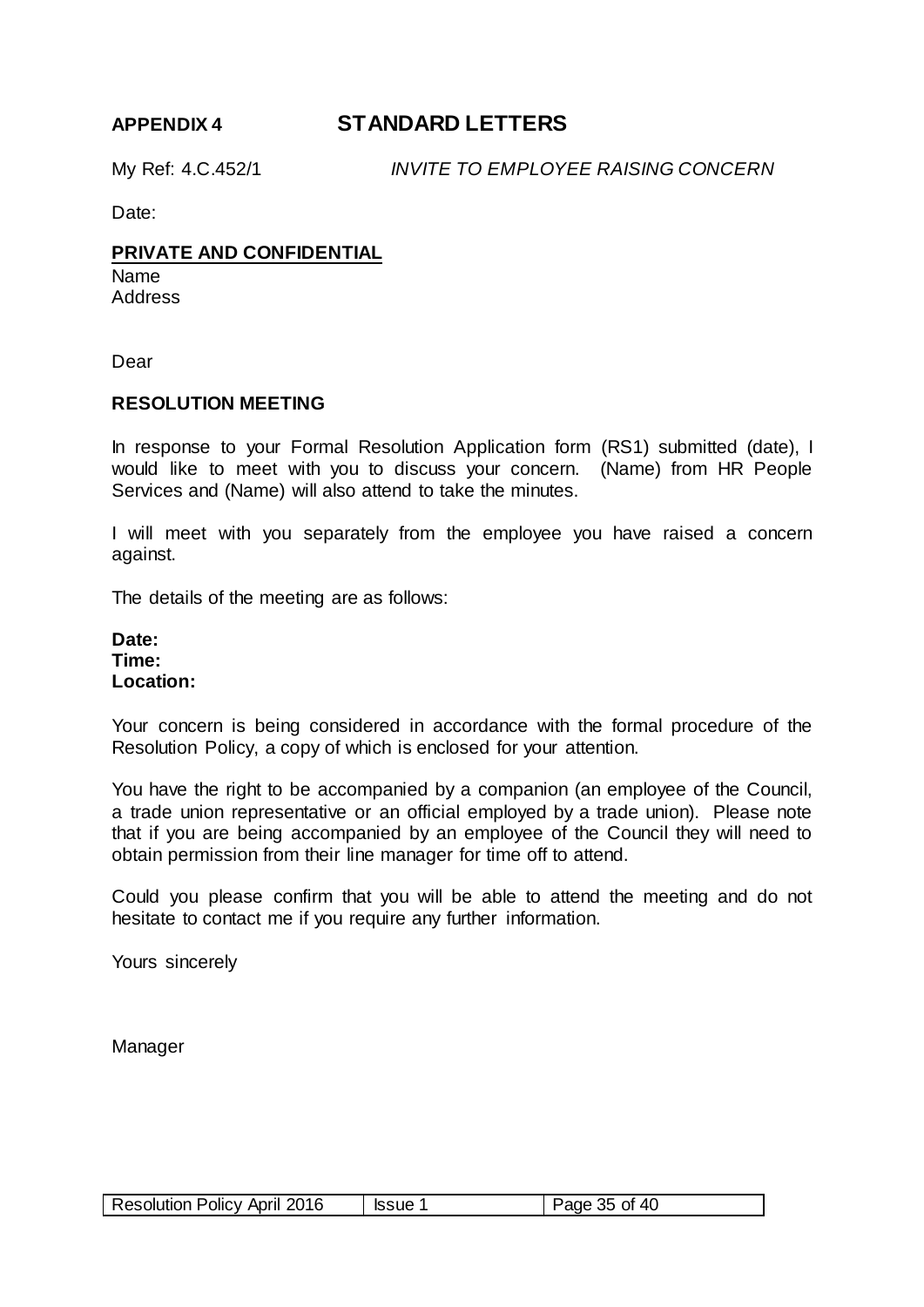#### **PRIVATE AND CONFIDENTIAL**

Name **Address** 

Dear

#### **RESOLUTION MEETING**

A concern has been submitted against you by (name). A copy of the RS1 form is enclosed. I would like to meet with you to discuss your concern. (Name) from HR People Services and (Name) will also attend to take the minutes.

I will meet with you separately from the employee who has raised the concern against you.

The details of the meeting are as follows:

**Date: Time: Location:**

The concern is being considered in accordance with the formal procedure of the Resolution Policy, a copy of which is enclosed for your attention.

You have the right to be accompanied by a companion (an employee of the Council, a trade union representative or an official employed by a trade union). Please note that if you are being accompanied by an employee of the Council they will need to obtain permission from their line manager for time off to attend.

Could you please confirm that you will be able to attend the meeting and do not hesitate to contact me if you require any further information.

Yours sincerely

| <b>Resolution Policy April 2016</b> | <b>Issue 1</b> | Page 36 of 40 |  |
|-------------------------------------|----------------|---------------|--|
|-------------------------------------|----------------|---------------|--|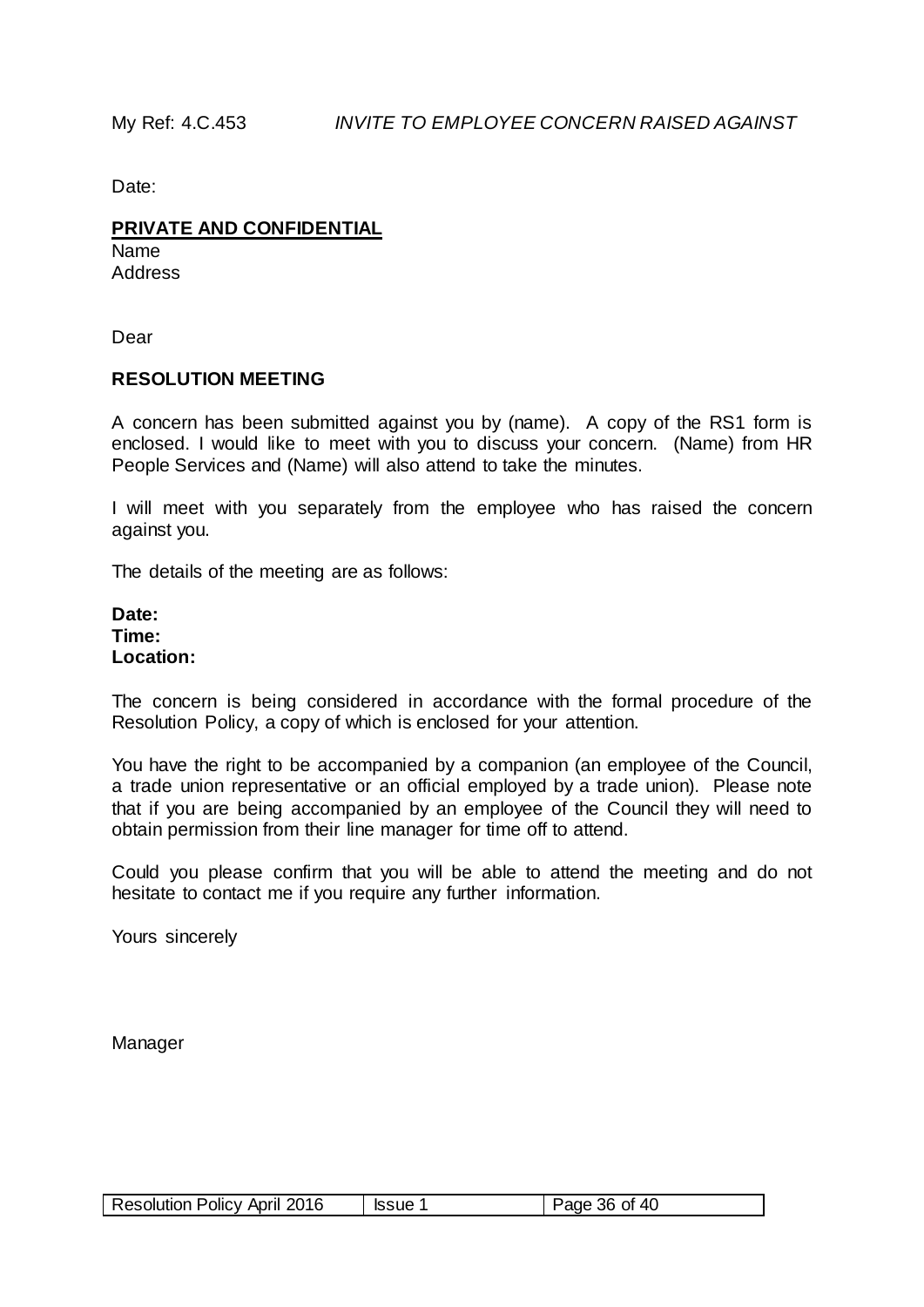#### **PRIVATE AND CONFIDENTIAL**

Name Address

Dear

#### **RESOLUTION – REQUEST TO PROVIDE WITNESS STATEMENT**

A concern has been raised by (name). Within their submission you have been identified as a relevant witness. I would like to meet with you to discuss the concern and to gather a witness statement. (Name) from HR People Services and (Name) will also attend to take the minutes.

I will arrange to meet with you separate from other parties.

The details of the meeting are as follows:

**Date: Time: Location:**

The concern is being considered in accordance with the Resolution Policy and Procedure, a copy of which is enclosed for your attention.

You have the right to be accompanied by a companion (an employee of the Council, a trade union representative or an official employed by a trade union). Please note that if you are being accompanied by an employee of the Council they will need to obtain permission from their line manager for time off to attend.

Could you please confirm that you will be able to attend the meeting and do not hesitate to contact me if you require any further information.

Yours sincerely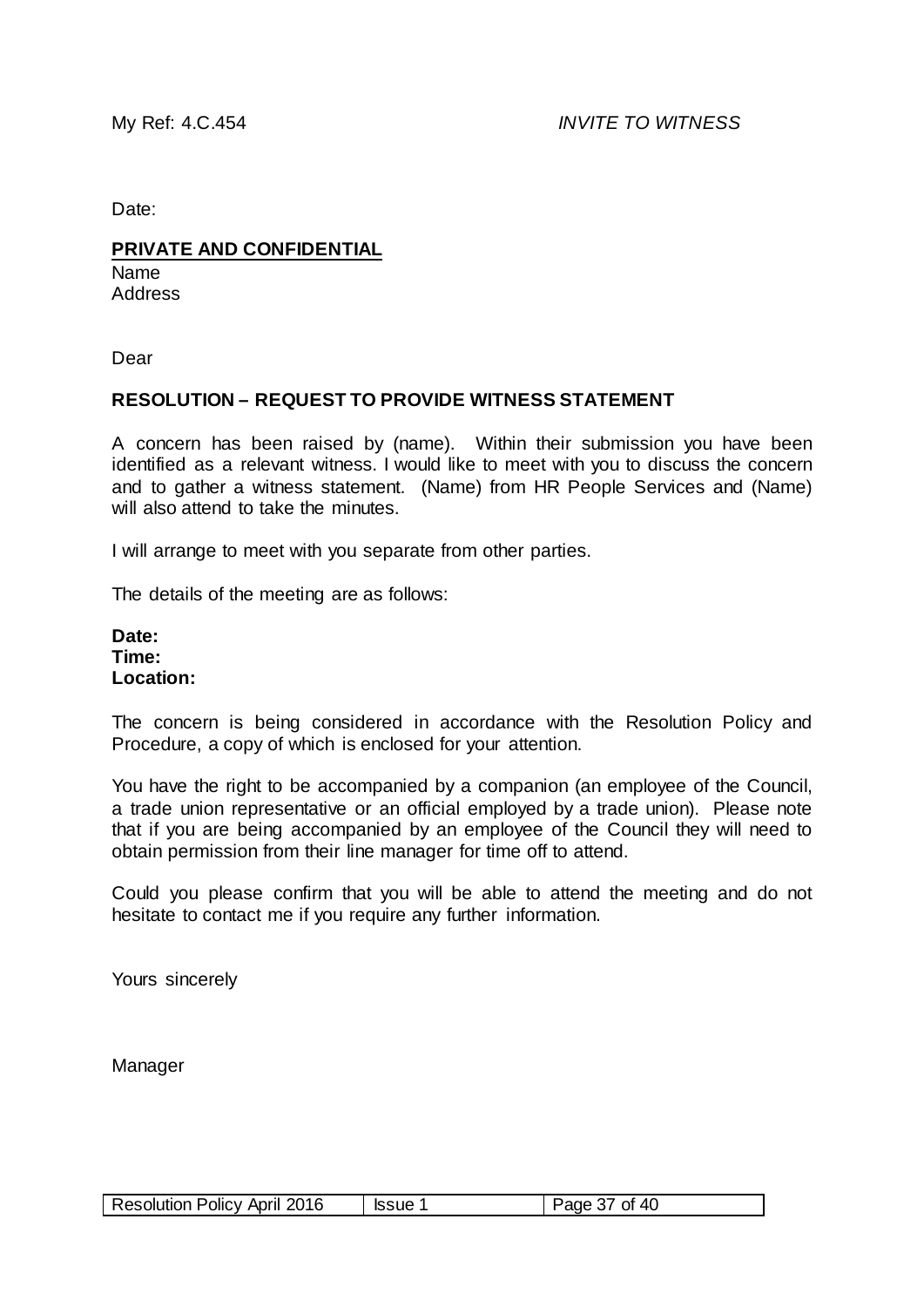#### **PRIVATE AND CONFIDENTIAL**

Name Address

Dear

#### **OUTCOME OF RESOLUTION MEETING**

I refer to the resolution meeting that you attended on (date) at which you were accompanied by (name). Also present at the meeting was (Name) of HR People Services and (Name) to take minutes.

I have considered all of the written documentation that has been presented along with your presentation of the concerns at the meeting. It was also necessary for me to gather information from relevant people/witnesses who were able to provide information regarding your concern. The people/witnesses whom I have gathered information from are (list).

After careful consideration of all of the evidence, documentation and your verbal presentation to me, I have to advise you that I uphold/ cannot uphold the concern(s) that you have raised.

The rationale for my decision is as follows. I have addressed the concerns as you raised them in your RS1 form which was received by the Council on the (date).

*List each concern individually and give conclusions reached for each with the full rationale for the decision and for any recommendations made.*

Should you be dissatisfied with this outcome, the Council's Resolution Policy and Procedure (a copy of which you will have previously received) allows an appeal. Please find enclosed an appeal form (RSA). You must fully complete this form (in DigiGov if you have access) including the grounds for your appeal. You have **14 days calendar** from the decision being communicated to you to lodge an appeal.

Yours sincerely

|  | Resolution Policy April 2016 | <b>Issue 1</b> | Page 38 of 40 |
|--|------------------------------|----------------|---------------|
|--|------------------------------|----------------|---------------|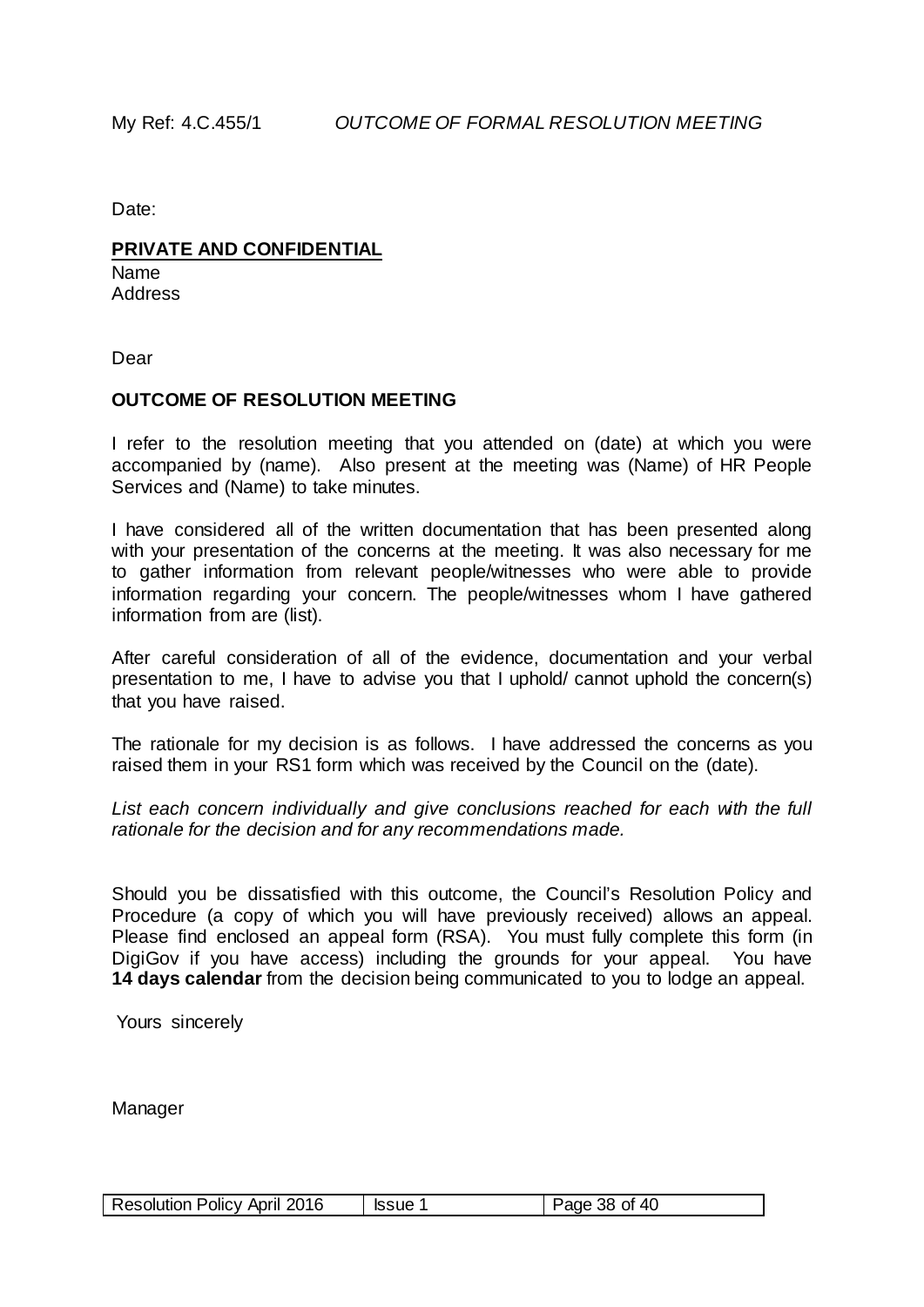My Ref: 4.C.456/1 *INVITE TO EMPLOYEE SUBMITTING RESOLUTION APPEAL* 

Date:

# **PRIVATE AND CONFIDENTIAL**

Name **Address** 

Dear

#### **RESOLUTION APPEAL MEETING**

In response to your Formal Resolution Appeal form (RSA) dated (date), I would like to meet with you to discuss your concern. (Name) from HR People Services and (Name) will also attend to take the minutes.

I will meet with yourself and the employee whom you have a concern against separately

The details of the meeting are as follows:

#### **Date: Time: Location:**

Your concern is being considered in accordance with Appeal procedure of the Resolution Policy, a copy of which you will have been provided with previously.

You have the right to be accompanied by a companion (an employee of the Council, a trade union representative or an official employed by a trade union). Please note that if you are being accompanied by an employee of the Council they will need to obtain permission from their line manager for time off to attend.

Could you please confirm that you will be able to attend the meeting and do not hesitate to contact me if you require any further information.

Yours sincerely

| <b>Resolution Policy April 2016</b> | ssue 1 | Page 39 of 40 |
|-------------------------------------|--------|---------------|
|-------------------------------------|--------|---------------|